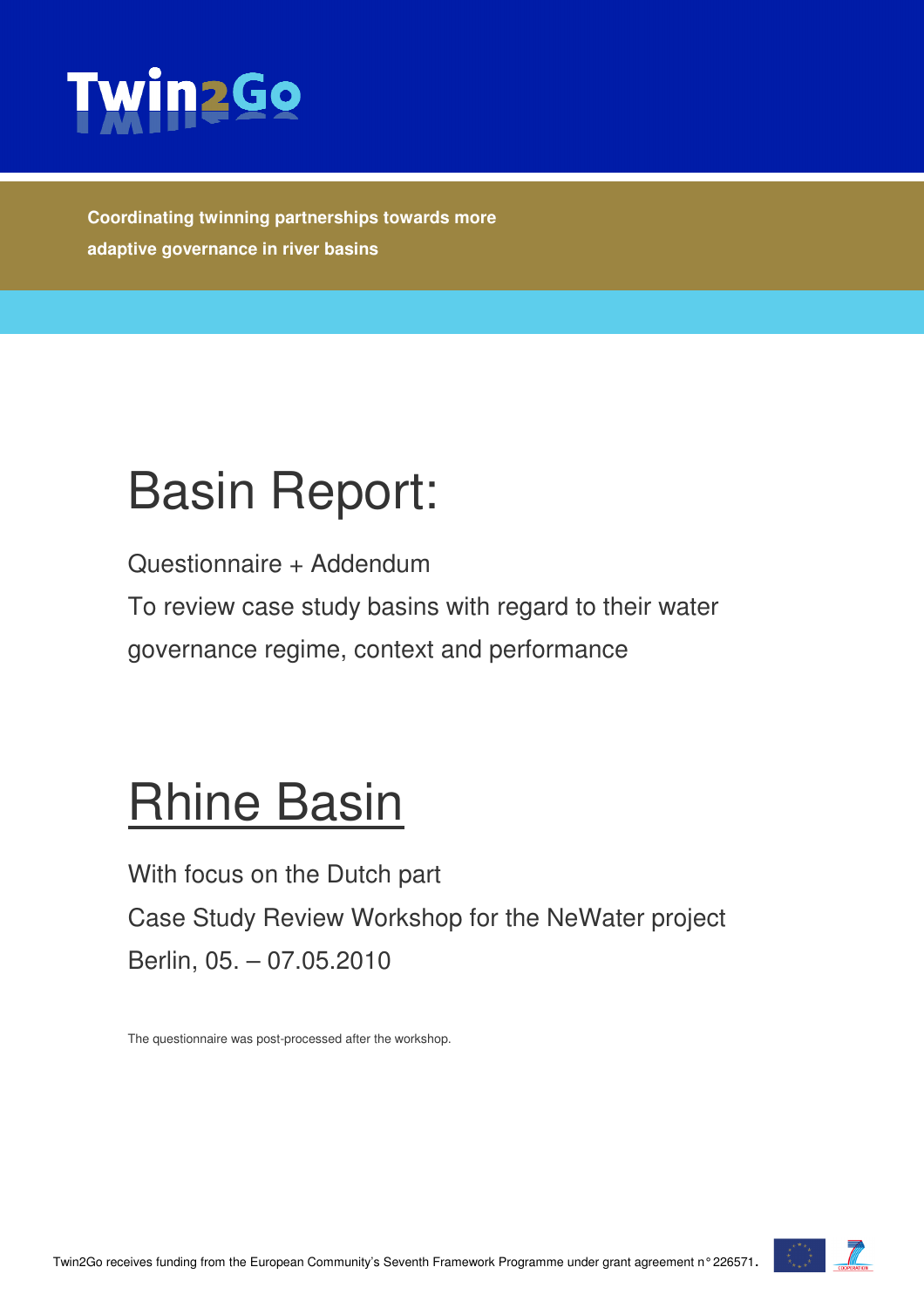

### **About this questionnaire**

This questionnaire was developed within the scope of the Twin2Go project. It serves to record case study data about a river basin's water governance regime, its context and its performance. An explanation of the indicators, pre-defined scores and potential data sources is provided in the guidance on this questionnaire (Twin2Go, Guidance on the Questionnaire of the Twin2Go Case Study Review Workshops. 13/03/10).

Scores to each of the indicators are assigned according the suggested score scheme proposed in the guidance. In the case of numerical indicators like indices, the numerical values are added in brackets after the score, e.g. "B (0.178)" or "C (12,534)". For a better understanding of the recorded issue, additional information is added in the "comments" column.

If not specified differently, the indicators refer to the national part of the basin of interest, i.e. the Dutch part of the Rhine basin.

A few weeks before the Case Study Review Workshop in Berlin (May 5-7 2010), the questionnaire was sent to the invited Rhine experts. So they had enough time to prepare themselves by studying the questionnaire intensively. The experts pre-filled a lot of answers and marked ambiguities and misunderstandings related to several indicators.

As the participants were well prepared, the Rhine questionnaire was completely answered in the scheduled time during the workshop. Difficulties concerning indicators were discussed in the plenum. Difficulties as well as general comments and suggestions are documented in the Rhine questionnaire.

Based on the preliminary synthesis results and discussion during the Twin2Go synthesis workshop (Stockholm, September 1-2 2010) an addendum was made with some additional parameters.

The resulting data will be post-processed and added to the Twin2Go database. Should you feel these scores do not reflect the situation of the basin accurately, or want to contest any of the information included, you may contact the project organisers. Contact information as well as additional information regarding the project and the results can be found on www.twin2go.eu.

Names of participating experts have been removed for confidentiality purposes.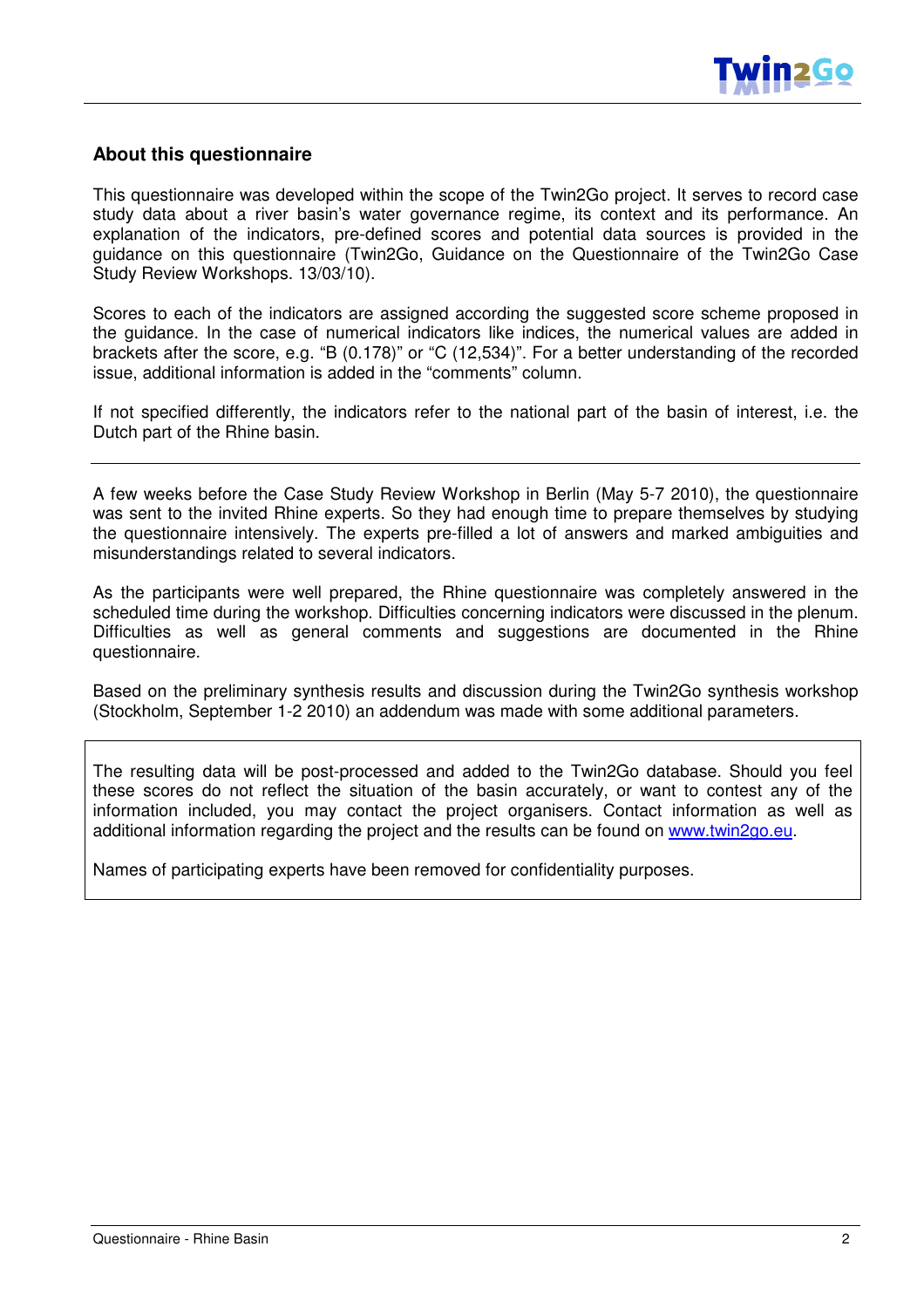

## **Table of Contents**

| a) Water policy, institutional & legal framework (formal and informal)                                    | 4 |
|-----------------------------------------------------------------------------------------------------------|---|
| b) Formalisation of IWRM principles & Millennium Development Goals                                        | 6 |
| c) Decision making regarding uncertainties                                                                | 7 |
| II) Actor networks with emphasis on the role and interactions of state and non-state actors and           |   |
| a) Cooperation and coordination structures                                                                | 7 |
| b) Information sharing via formal rules, dependency relationships etc.                                    | 8 |
| III) Multi-level interactions across administrative boundaries and vertical integration across levels and |   |
| a) Centralisation                                                                                         | 8 |
|                                                                                                           |   |
|                                                                                                           |   |
| II) Good Governance Principles at the national level - legal basis at the national level 10               |   |
|                                                                                                           |   |
|                                                                                                           |   |
|                                                                                                           |   |
|                                                                                                           |   |
|                                                                                                           |   |
|                                                                                                           |   |
|                                                                                                           |   |
|                                                                                                           |   |
|                                                                                                           |   |
|                                                                                                           |   |
|                                                                                                           |   |
|                                                                                                           |   |
|                                                                                                           |   |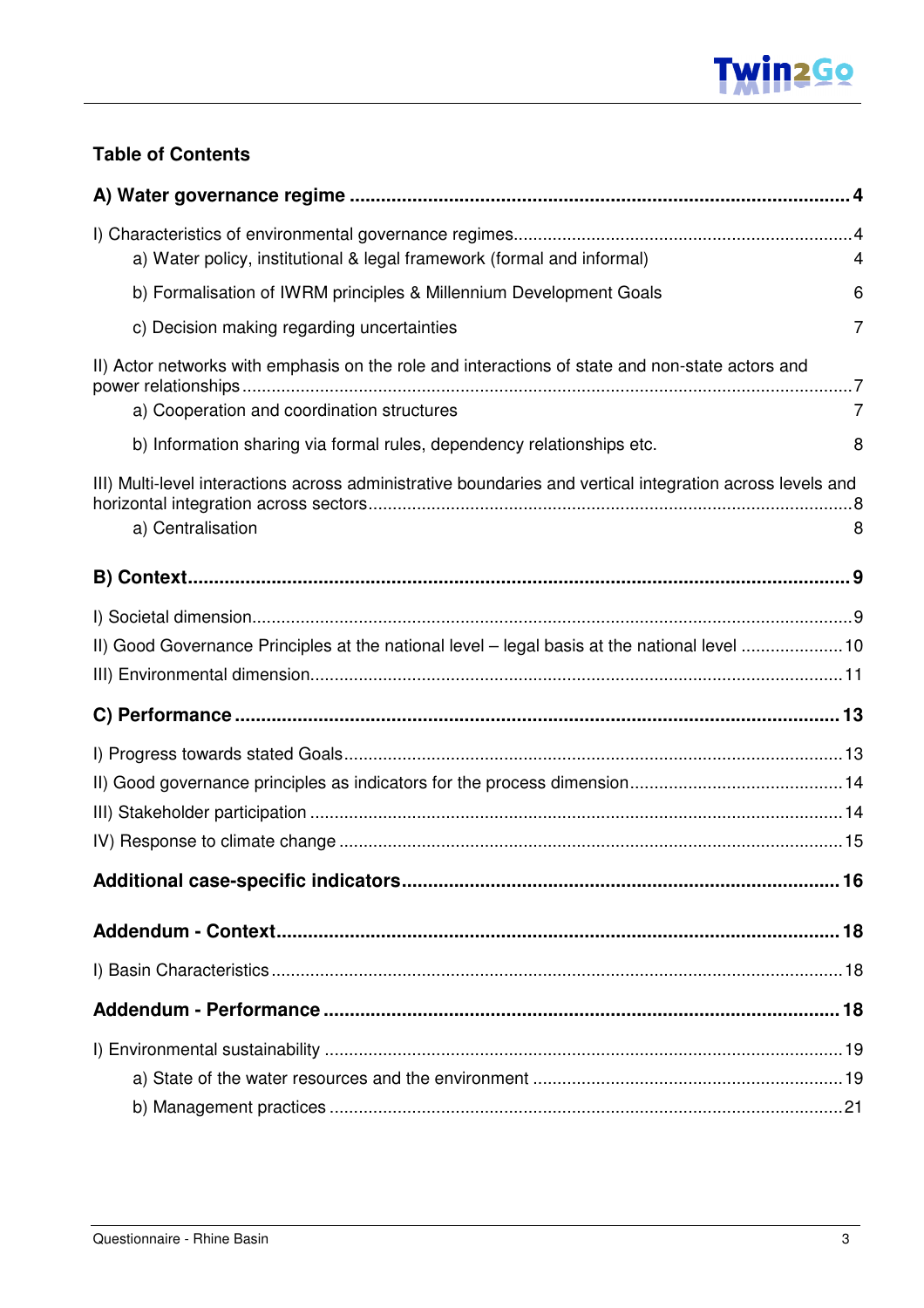

# **A) Water governance regime**

| No. | <b>Indicator</b>                                                                                | <b>Score</b>   | <b>Comments</b>                                                                                                                                                         |  |
|-----|-------------------------------------------------------------------------------------------------|----------------|-------------------------------------------------------------------------------------------------------------------------------------------------------------------------|--|
|     | I) Characteristics of environmental governance regimes                                          |                |                                                                                                                                                                         |  |
|     | a) Water policy, institutional & legal framework (formal and informal)                          |                |                                                                                                                                                                         |  |
| 1.  | <b>Domestic water legislation</b><br>(laws, by-laws, etc.) in place?                            | $\mathsf{A}$   | Recently renewed "integrated water law" [waterwet, 1 Jan 2010]. (excluding drinking water)                                                                              |  |
| 2.  | <b>Domestic Water Law: Public</b><br>character of water and legal<br>status of water use rights | A              | Public good: no private ownership over water. Users need permits.                                                                                                       |  |
| 3.  | Domestic Water Law: Explicit<br>recognition of traditional and<br>indigenous water uses         | D              | Not sure what traditional water use means. In changing the water law, traditional rights were<br>respected (at least for a transition period). No indigenous water use. |  |
| 4.  | Domestic Water Law: On flow<br>availability, third party rights<br>and ecological requirements  | $\overline{A}$ | Priority scheme for use in dry season (verdringingsreeks). No allocation of water rights                                                                                |  |
| 5.  | Integration of domestic water<br>legislation                                                    | A              | Recently renewed "integrated water law" [waterwet, 1 Jan 2010]. (excluding drinking water)                                                                              |  |
| 6.  | <b>Multilevel structure of domestic</b><br>water legislation and<br>subsidiarity                | $\overline{A}$ | National government, provinces, water boards, municipalities. [more recent discussions on co-<br>funding of integral measures]                                          |  |
| 7.  | <b>Existence of formal domestic</b><br>administrative structure for<br>water governance         | A              | Ministry (develop). Rijkswaterstaat and Water boards (mostly implementation). Water boards have<br>some legislative responsibilities as well (tax, permits).            |  |
| 8.  | National basin organisation or<br>comparable arrangement                                        | D              | Rijkswaterstaat is responsible for the national part of the major waterways. Major rivers have their<br>own committee / board within rijkswaterstaat                    |  |
| 9.  | <b>Formalised transboundary</b><br>coordination organisation                                    | A              | Rhine committee. Meuse, Schelde, Eems-Dollard + communication on regional waters (kleine<br>grenswater commissies)                                                      |  |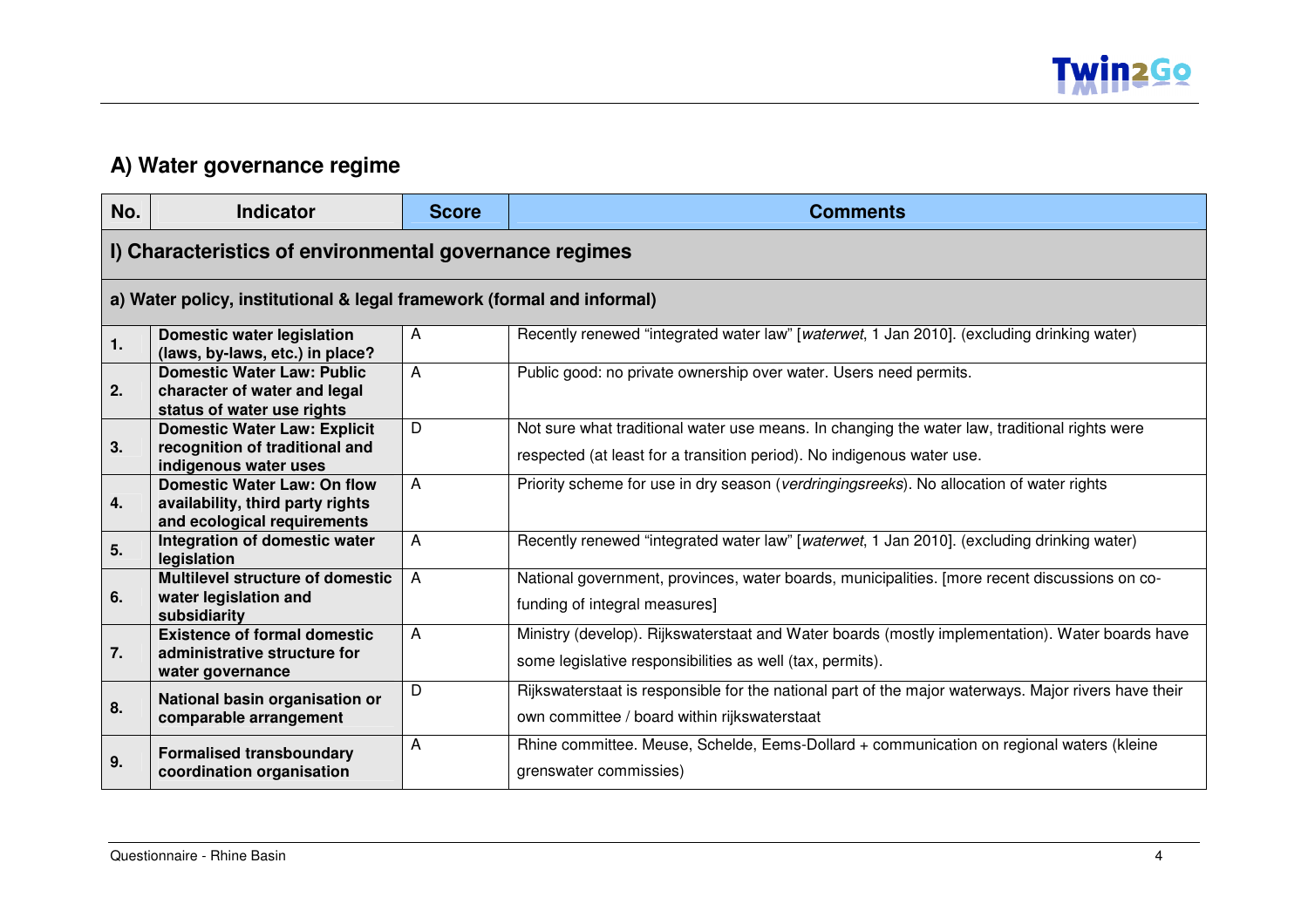

| No.             | <b>Indicator</b>                                                                                                           | <b>Score</b> | <b>Comments</b>                                                                                                                                                                                                                                                                                                           |
|-----------------|----------------------------------------------------------------------------------------------------------------------------|--------------|---------------------------------------------------------------------------------------------------------------------------------------------------------------------------------------------------------------------------------------------------------------------------------------------------------------------------|
| 10 <sub>1</sub> | <b>Formal institution (legislation)</b><br>that prescribes the basin<br>management principle                               | A            | WfD. National water plan with chapters on the main basins. Water boards arranged according to<br>watersheds (reorganisation in 1984 hydrological boarders are guiding principle). Enchrined in the<br>law of the water boards (1990s)                                                                                     |
| 11.             | Water (basin) strategies,<br>programmes and plans                                                                          | $\mathsf{A}$ |                                                                                                                                                                                                                                                                                                                           |
| 12.             | <b>Financing mechanisms:</b><br>Degree of investment from<br>private sector/ public/ other<br>sources (e.g. international) | B            | No private investment                                                                                                                                                                                                                                                                                                     |
| 13.             | <b>Economic instruments</b><br>Is water for irrigation priced?                                                             | $\mathsf{C}$ | In general no price. General water board tax (farmers, etc). Tax is paid for groundwater abstraction<br>(national and province). For discussion as part of the national delta program in relation to larger<br>infrastructure                                                                                             |
| 14.             | <b>Economic instruments</b><br>Is water for households priced<br>in urban areas?                                           | A            | Depends on city. Most cities are metered. Some flat rate for the connection (e.g. old houses in<br>Amsterdam).                                                                                                                                                                                                            |
| 15.             | <b>Economic instruments</b><br>Is water for industry priced?                                                               | $A^*$        | Surface water abstraction for free. Groundwater taxed (paid to province and national). Drinking<br>water paid                                                                                                                                                                                                             |
| 16.             | Tradable permits related to<br>water abstraction/use                                                                       | $\mathsf{C}$ |                                                                                                                                                                                                                                                                                                                           |
| 17.             | Polluter pays principle (related<br>to water)                                                                              | A            | Depends on pollution. True for point sources. Diffuse sources difficult to price                                                                                                                                                                                                                                          |
| 18.             | <b>Environmental subsidies</b><br>(related to water)                                                                       | A            | Played an important role in the past for point sources.                                                                                                                                                                                                                                                                   |
| 19.             | <b>Payment for ecosystem</b><br>services (related to water)                                                                | B            | Agro environmental schemes, e.g. management of field borders (blue services / blauwe diensten).<br>Post-processing comment: The score was changed from "A/B" to "B". According to the comment,<br>ecosystem services are taken into for agriculture use, but this is not comprehensive enough to<br>justify an "A" score. |
| 20.             | Tradable permits (related to<br>water quality, maximum,<br>allowable loads etc.)                                           | $\mathsf C$  |                                                                                                                                                                                                                                                                                                                           |

Questionnaire - Rhine Basin 5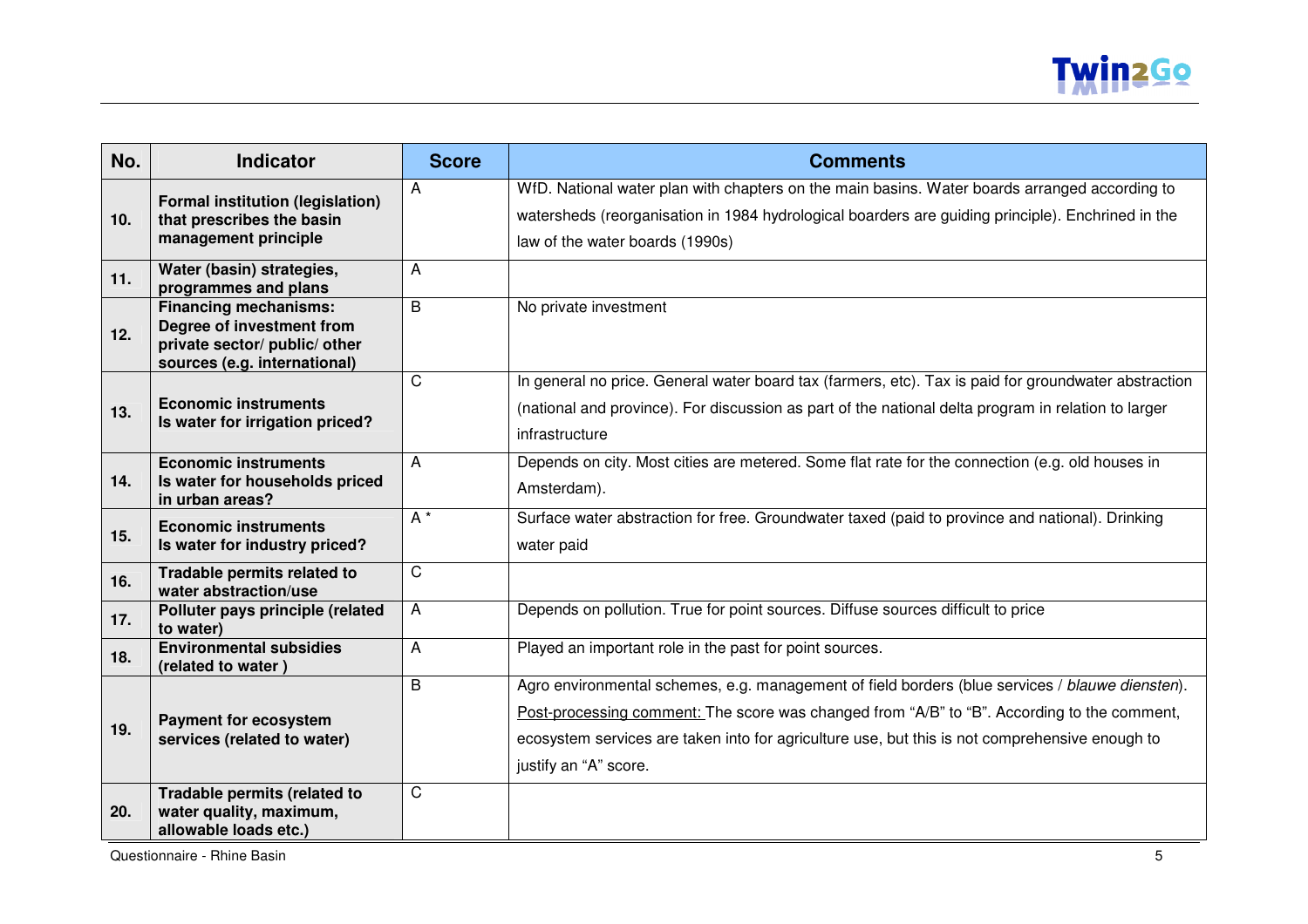

| No.  | <b>Indicator</b>                                                   | <b>Score</b> | <b>Comments</b>                                                                                     |
|------|--------------------------------------------------------------------|--------------|-----------------------------------------------------------------------------------------------------|
|      | Environmental tax (related to                                      | Α            | Water quality: Water boards charge all that discharge. Money used for purification. For             |
| 21.  | water)                                                             |              | groundwater: B, just used for income for the state, not labelled                                    |
|      | <b>Presence of substituting</b>                                    | A            | Post-processing comment: The score was changed from "C" to "A"                                      |
| 22.  | informal institutions for<br>management of water                   |              |                                                                                                     |
|      | <b>Presence of complementary</b>                                   | A            | Example: in the debate on industrial use/discharge, industries were allowed to report on progress   |
| 23.  | informal institutions for water<br>management                      |              | and organise emission reductions (worked well until European reporting was required)                |
| 23.a | Case-specific indicator(s)                                         |              |                                                                                                     |
|      |                                                                    |              | Independent inspectorate (since about 7 years)                                                      |
|      | b) Formalisation of IWRM principles & Millennium Development Goals |              |                                                                                                     |
|      |                                                                    | $A -$        | Sectors are recognised, not necessarily planned for equally. IWRM as a process. Participatory       |
|      |                                                                    |              | approach implemented. Economic value recognised                                                     |
| 24.  | <b>Formalised IWRM principles</b>                                  |              | Post-processing comment: The score was changed from "A/B" to "A-". According to the comment,        |
|      |                                                                    |              | basic IWRM principles are incorporated in planning, even if sectors are not necessarily planned for |
|      |                                                                    |              | equally.                                                                                            |
| 25.  | State of implementation of<br><b>IWRM</b> principles               | A            |                                                                                                     |
|      |                                                                    | A            | Post-processing comment: The score was changed from " $A + B$ " to "A". According to the original   |
| 26.  | <b>Capacity to implement IWRM</b>                                  |              | scores, sufficient IWRM capacities and efforts are made to increase the capacity. This justifies    |
|      |                                                                    |              | score "A".                                                                                          |
|      | Is universal and non-                                              | A            | Goal realised                                                                                       |
| 27.  | discriminatory access to safe<br>drinking water and sanitation a   |              |                                                                                                     |
|      | goal?                                                              |              |                                                                                                     |
| 28.  | Integration of wetlands in<br><b>IWRM and IRBM*</b>                | А            |                                                                                                     |
| 28.a | Case-specific indicator(s)                                         |              |                                                                                                     |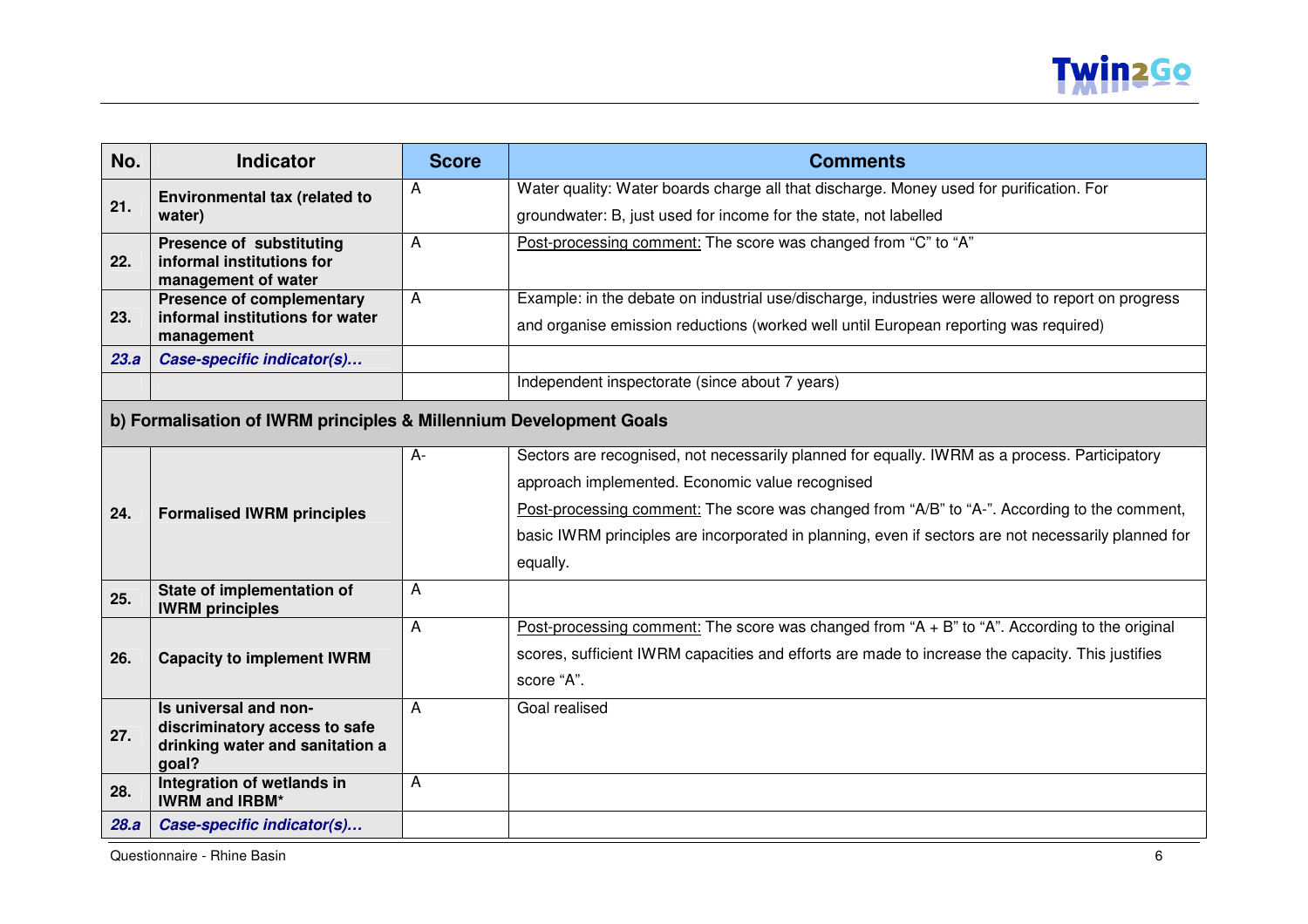

| No.                                        | <b>Indicator</b>                                                                                                    | <b>Score</b> | <b>Comments</b>                                                                                       |  |
|--------------------------------------------|---------------------------------------------------------------------------------------------------------------------|--------------|-------------------------------------------------------------------------------------------------------|--|
|                                            | c) Decision making regarding uncertainties                                                                          |              |                                                                                                       |  |
|                                            | <b>General practices for dealing</b>                                                                                | A            | Various sources are explored. Long-term safety explored, scenarios are used. Yet, more advanced       |  |
| 29.                                        | with uncertainties                                                                                                  |              | methods could be used. Using risk based regulation is discussed to replace norm based regulation      |  |
| 30.                                        | Dealing with uncertainties:<br><b>Reversible and flexible options</b>                                               | B            | Increasingly explored, sometimes favoured.                                                            |  |
| 31.                                        | Dealing with uncertainties:<br><b>Safety margins</b>                                                                | A            | Very much accepted                                                                                    |  |
|                                            |                                                                                                                     | $B+$         | Scenarios are explored. Water management still dominantly tailored to perform under a particular      |  |
| 32.                                        | Are scenarios used for decision                                                                                     |              | discharge                                                                                             |  |
|                                            | making?                                                                                                             |              | Post-processing comment: The score was changed from "A/B/ to "B+", because although exploring         |  |
|                                            |                                                                                                                     |              | scenarios, water management prefers relying on particular discharges.                                 |  |
| 33.                                        | <b>Climate risks: Climate</b><br>variability and change                                                             | A            | Since the 1990s explicitly. Delta program latest step in coping with climate change                   |  |
| 33.a                                       | Case-specific indicator(s)                                                                                          |              |                                                                                                       |  |
|                                            | II) Actor networks with emphasis on the role and interactions of state and non-state actors and power relationships |              |                                                                                                       |  |
| a) Cooperation and coordination structures |                                                                                                                     |              |                                                                                                       |  |
| 34.                                        | <b>Vertical coordination</b><br>(governmental)                                                                      | A            | e.g.: coordination activities for water framework or delta program                                    |  |
| 35.                                        | <b>Horizontal coordination</b><br>(governmental)                                                                    | B            | More cooperation. For the delta program larger regions are defined where provinces work together      |  |
|                                            |                                                                                                                     | A            | Municipalities involved in Delta program. Cooperation between water boards and municipalities         |  |
| 36.                                        | Role of local governments                                                                                           |              | Post-processing comment: The score was changed from "A/B" to "A" because according to the             |  |
|                                            |                                                                                                                     |              | comment, municipalities are actually involved at higher levels, not just consulted.                   |  |
| 36.a                                       | Case-specific indicator(s)                                                                                          |              |                                                                                                       |  |
|                                            |                                                                                                                     |              | This part weak on non-state actors (NGO's, interest groups, citizens) & public - private interaction. |  |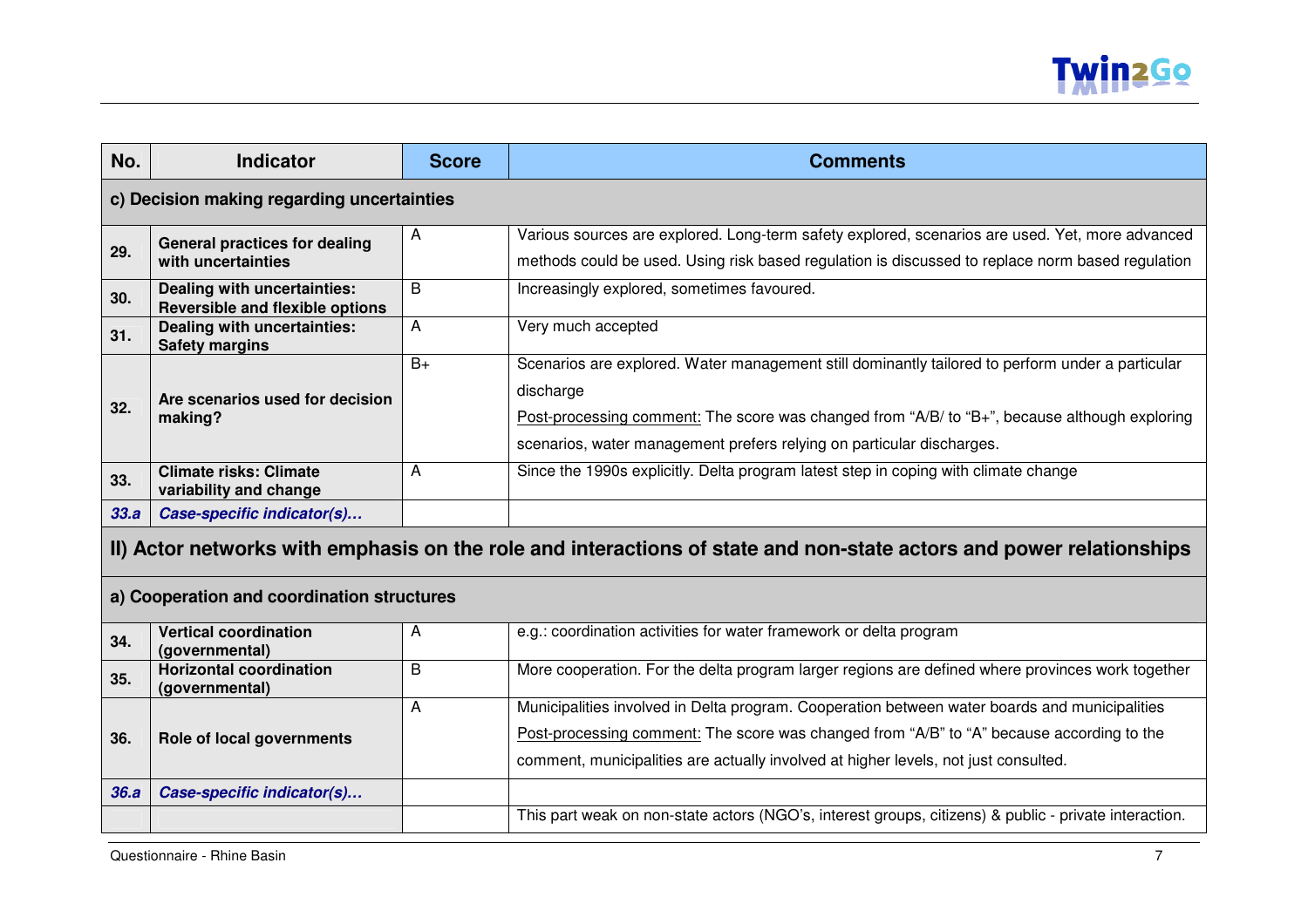

| No.  | <b>Indicator</b>                                                                                                                                   | <b>Score</b> | <b>Comments</b>                                                                                                                                                                                                                                                                                                                                                            |  |
|------|----------------------------------------------------------------------------------------------------------------------------------------------------|--------------|----------------------------------------------------------------------------------------------------------------------------------------------------------------------------------------------------------------------------------------------------------------------------------------------------------------------------------------------------------------------------|--|
|      | b) Information sharing via formal rules, dependency relationships etc.                                                                             |              |                                                                                                                                                                                                                                                                                                                                                                            |  |
| 37.  | Kinds of knowledge included<br>=> Role of experts/ science,<br>local/traditional knowledge                                                         | $B+$         | Tacid knowledge of people working in water board taken into account. Depends on what 'taken into<br>account' means. Strong role in operational water management. At strategic level good connections<br>between water management related people. Participation of other stakeholders increasing.                                                                           |  |
| 38.  | Access to information $\equiv$<br>about expert knowledge and<br>management plans                                                                   | $B+$         | Depends on the information. During policy planning less active dissemination or at the level of flyers<br>& brochures. Consultations are common. Information about water quality etc all readily available.<br>Post-processing-comment: The score was changed from "A/B" to "B+", because active knowledge<br>dissemination is not common during the whole planning cycle. |  |
| 38.a | Case-specific indicator(s)                                                                                                                         |              |                                                                                                                                                                                                                                                                                                                                                                            |  |
|      | III) Multi-level interactions across administrative boundaries and vertical integration across levels and horizontal<br>integration across sectors |              |                                                                                                                                                                                                                                                                                                                                                                            |  |
|      | a) Centralisation                                                                                                                                  |              |                                                                                                                                                                                                                                                                                                                                                                            |  |
| 39.  | One level one actor?                                                                                                                               | $A -$        | Disputable whether other actors participate significantly. Discussion on the hypothesis that a shared<br>responsibility is 'better'. E.g. in water purification a more centralised approach might well be more<br>efficient. Efficiency and adaptiveness different requirements?                                                                                           |  |
| 40.  | Degree of centralisation                                                                                                                           | B            |                                                                                                                                                                                                                                                                                                                                                                            |  |
| 41.  | <b>Technical capacity and economies</b><br>of scale                                                                                                | Α            | Discussion on bigger water boards to make use of economies of scale                                                                                                                                                                                                                                                                                                        |  |
| 42.  | <b>Legal obligations and</b><br>responsibility                                                                                                     | A            |                                                                                                                                                                                                                                                                                                                                                                            |  |
| 42.a | Case-specific indicator(s)                                                                                                                         |              |                                                                                                                                                                                                                                                                                                                                                                            |  |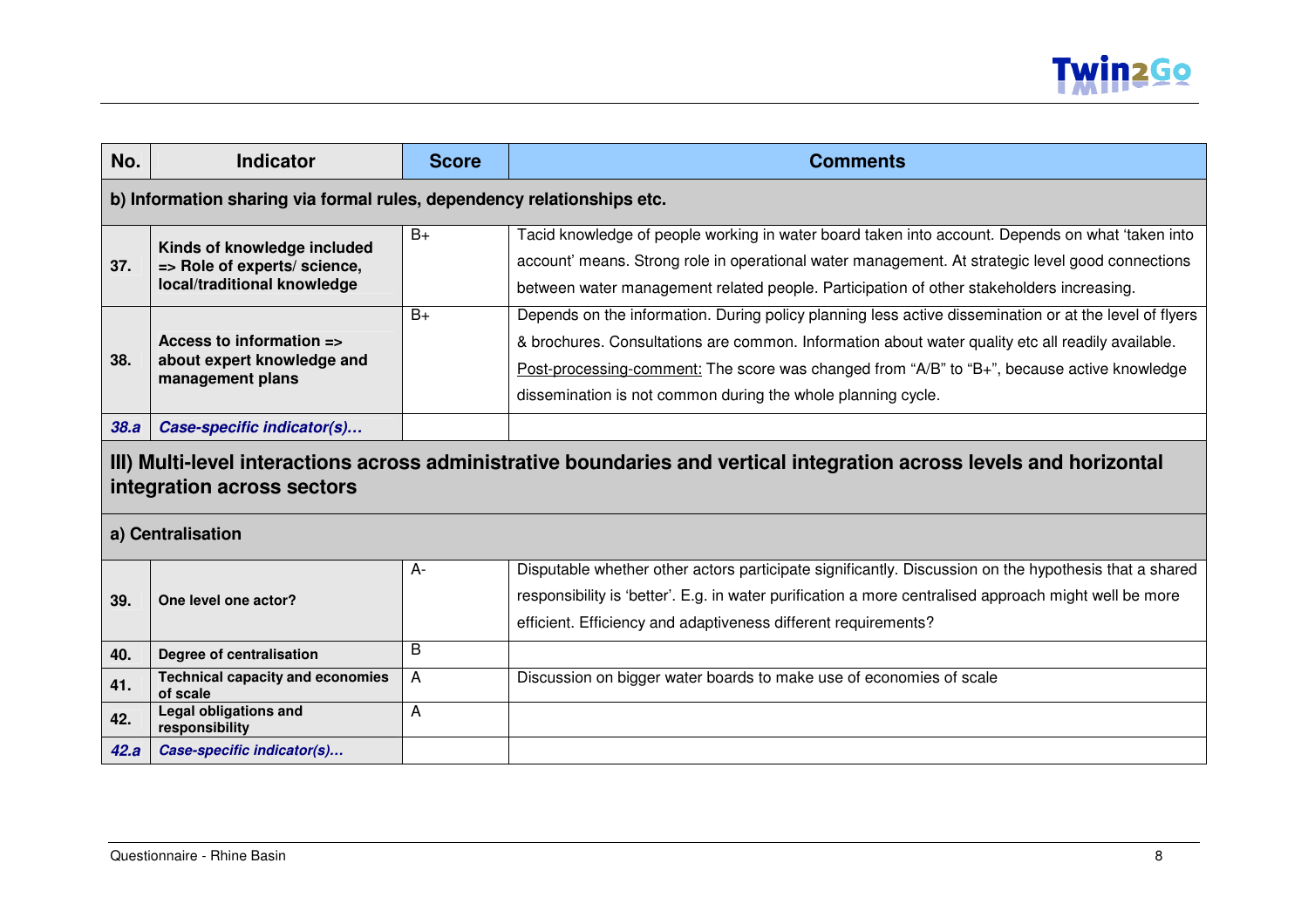

# **B) Context**

| No. | <b>Indicator</b>                                      | <b>Score</b>                                  | <b>Comments</b>                                                                      |  |  |
|-----|-------------------------------------------------------|-----------------------------------------------|--------------------------------------------------------------------------------------|--|--|
|     | I) Societal dimension                                 |                                               |                                                                                      |  |  |
|     |                                                       | <b>NL: 19.8%</b>                              | Source: United Nations Population Division (2008): World Urbanization Prospects: The |  |  |
|     |                                                       | D: 26.6%                                      | 2007 Revision Population Database, http://esa.un.org/unup/                           |  |  |
| 43. | Proportion of the population<br>living in rural areas | L: 17.2%                                      | Values for 2005                                                                      |  |  |
|     |                                                       | F: 23.3%                                      |                                                                                      |  |  |
|     |                                                       | CH: 26.7%                                     |                                                                                      |  |  |
|     |                                                       | NL: A (0.964)                                 | Human Development Index                                                              |  |  |
|     |                                                       | D: A (0.947)                                  | Source: UNDP: Human Development Report, online at http://hdr.undp.org/en/statistics/ |  |  |
| 44. | State of societal development                         | L: A (0.960)                                  | Values for 2007                                                                      |  |  |
|     |                                                       | F: A (0.961)                                  |                                                                                      |  |  |
|     |                                                       | CH: A (0.960)                                 |                                                                                      |  |  |
|     |                                                       | NL: 30.9 (B)                                  | Gini Index                                                                           |  |  |
|     |                                                       | D: 28.3 (A)                                   | Source: UNDP: Human Development Report 2009,                                         |  |  |
| 45. | Social sustainability (Gini<br>Index)                 | L: 30.8 (B)                                   | http://hdr.undp.org/en/media/HDR 2009 EN Complete.pdf - Values were calculated       |  |  |
|     |                                                       | F: 32.7(B)                                    | based on data by World Bank (2009d)                                                  |  |  |
|     |                                                       | CH: 33.7 (B)                                  |                                                                                      |  |  |
|     |                                                       | NL: A (34,724 \$)                             | GDP per capita (US-\$, PPP-corrected)                                                |  |  |
|     |                                                       | $D: A(30, 496 \text{ $})$                     | Source: World Bank, http://siteresources.worldbank.org/ICPINT/Resources/icp-final-   |  |  |
| 46. | Economic sustainability (e.g.                         | L: A $(70,014 \text{ } \text{\textsterling})$ | tables.pdf                                                                           |  |  |
|     | GDP)                                                  | $F: A (29,644 \text{ } \text{\textsterling})$ | Values for 2005                                                                      |  |  |
|     |                                                       | CH: A (35,520 \$)                             |                                                                                      |  |  |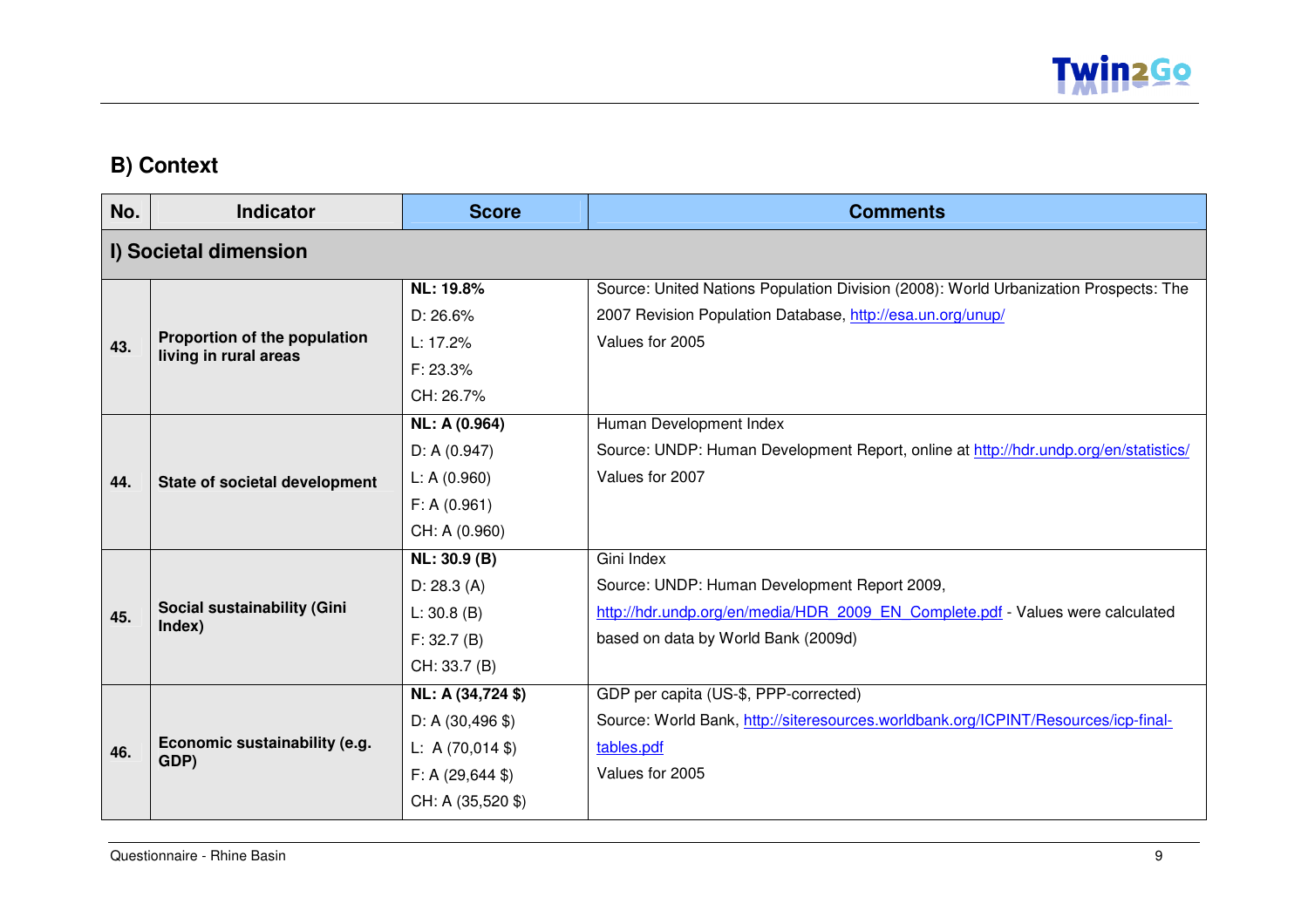

| No.  | <b>Indicator</b>                                                           | <b>Score</b>        | <b>Comments</b>                                                                     |
|------|----------------------------------------------------------------------------|---------------------|-------------------------------------------------------------------------------------|
|      |                                                                            | <b>NL: A (8.9)</b>  | <b>Corruption Perception Index</b>                                                  |
|      |                                                                            | D: A(8.0)           | Source: Transparency International,                                                 |
| 47.  | <b>Effectiveness of formal</b><br>institutions                             | L: A(8.2)           | http://www.transparency.org/policy research/surveys indices/cpi/2009/cpi 2009 table |
|      |                                                                            | F: B(6.9)           | Values for 2009                                                                     |
|      |                                                                            | CH: A (9.0)         |                                                                                     |
|      |                                                                            | NL: A (AAA)         | Rating by the rating agency "Standards & Poor                                       |
|      | <b>Trustworthiness of economic</b>                                         | D: A(AAA)           | Source: The Guardian (article from 22.05.2009),                                     |
| 48.  | institutional setting - degree of<br>risk for foreign direct<br>investment | L: A (AAA)          | http://www.guardian.co.uk/business/2009/may/22/recession-government-                |
|      |                                                                            | F: A (AAA)          | borrowing#zoomed-picture                                                            |
|      |                                                                            | CH: A (AAA)         |                                                                                     |
|      |                                                                            | <b>NL: A (1.00)</b> | Press Freedom Index                                                                 |
|      | Presence of avenues of dissent                                             | D: A(3.50)          | Source: Reporters without Borders, http://en.rsf.org/press-freedom-index-           |
| 49.  | - press freedom, freedom of                                                | L: A $(4.00)$       | 2009,1001.html                                                                      |
|      | speech                                                                     | F: B(10.67)         | Values for 2009                                                                     |
|      |                                                                            | CH: A (1.00)        |                                                                                     |
| 49.a | Case-specific indicator(s)                                                 |                     |                                                                                     |

# **II) Good Governance Principles at the national level – legal basis at the national level**

|     | <b>Participatory regarding</b>      |                | Consultations formally established, WfD                                                 |
|-----|-------------------------------------|----------------|-----------------------------------------------------------------------------------------|
| 50. | decision making in the water        |                |                                                                                         |
|     | sector                              |                |                                                                                         |
| 51. | <b>Transparency regarding water</b> | $\overline{A}$ | Wet openbaarheid bestuur                                                                |
|     | allocation                          |                |                                                                                         |
|     | <b>Effectiveness and efficiency</b> | $\overline{A}$ | [strange definition of question. Would expect 'control mechanism' rather than regarding |
| 52. | regarding decision making in        |                |                                                                                         |
|     | the water sector                    |                | decision making                                                                         |
| 53. | <b>Equitable and inclusive</b>      |                |                                                                                         |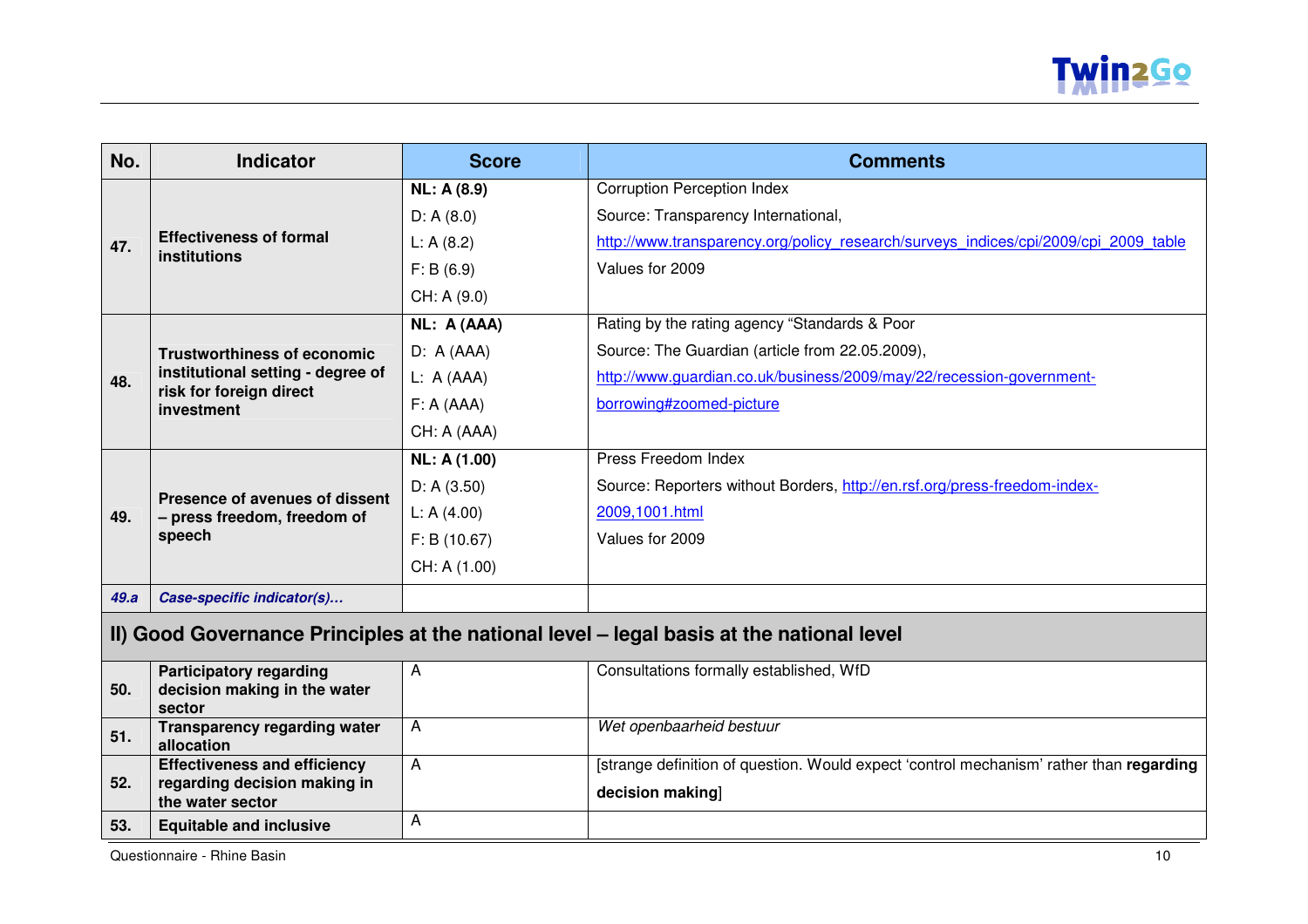

| No.  | <b>Indicator</b>                                                  | <b>Score</b>                          | <b>Comments</b>                                                                          |
|------|-------------------------------------------------------------------|---------------------------------------|------------------------------------------------------------------------------------------|
| 54.  | Predictability – with regard to<br><b>IWRM and climate change</b> | A                                     | What is difference between A&B?                                                          |
| 54.a | Case-specific indicator(s)                                        |                                       |                                                                                          |
|      | III) Environmental dimension                                      |                                       |                                                                                          |
|      |                                                                   | Cfb (almost entire basin)             | Source: Kottek, M., J. Grieser, C. Beck, B. Rudolf, and F. Rubel (2006), http://koeppen- |
| 55.  | Köppen-Geiger climate<br>classification (river basin)             | ET and Dfc (source                    | geiger.vu-wien.ac.at/present.htm#maps                                                    |
|      |                                                                   | area)                                 | For period from 1951 to 2000                                                             |
|      |                                                                   | h, humid (upstream)                   | Source: GWSP Digital Water Atlas (2008), GWSP Digital Water Atlas (2008),                |
|      |                                                                   | Sh, sub-humid                         | http://atlas.gwsp.org/index.php?option=com wrapper&Itemid=53                             |
| 56.  | <b>Climate Moisture Index</b>                                     | (midstream)                           | &id desc=98&itemId desc=63&id ds=146&itemId ds=52                                        |
|      |                                                                   | h (downstream)                        | &header=Climate%20Moisture%20Index&site=b1 cmi anWSAG1 0                                 |
|      | <b>Climate Moisture Index</b>                                     | A, low (upstream)                     | Source: GWSP atlas (2008),                                                               |
|      |                                                                   | B, moderate                           | http://atlas.gwsp.org/index.php?option=com_wrapper&Itemid=53                             |
|      |                                                                   | (midstream)                           | &id desc=126&itemId desc=63&id ds=171&itemId ds=52&header=Coefficient%20of               |
| 57.  | <b>Coefficient of Variation</b>                                   | A, low (downstream)                   | %20                                                                                      |
|      |                                                                   |                                       | Variation%20for%20Climate%20Moisture%20Index&site=b2 cmi annual cv                       |
|      |                                                                   |                                       | Reported are the dominant values in the Rhine basin                                      |
|      |                                                                   | NL: C $(5,610 \text{ m}^3/\text{yr})$ | Source: UNESCO, UN World Water Development Report,                                       |
|      |                                                                   | D: D $(1,870 \text{ m}^3/\text{yr})$  | http://www.greenfacts.org/en/water-resources/figtableboxes/3.htm                         |
| 58.  | Per Capita Equivalent of<br><b>TARWA</b>                          | L: C(6, 750)                          | Values for 2005                                                                          |
|      |                                                                   | F: D $(3,370 \text{ m}^3/\text{yr})$  |                                                                                          |
|      |                                                                   | CH: C $(7,470 \text{ m}^3/\text{yr})$ |                                                                                          |
|      | Average water availability at the                                 | A (400-1,000 mm/yr)                   | Source: University of Kassel, WaterGAP 2.0, http://www.env-                              |
| 59.  | river basin level (1995)                                          |                                       | edu.gr/Documents/World%20Water%20in%202025.pdf                                           |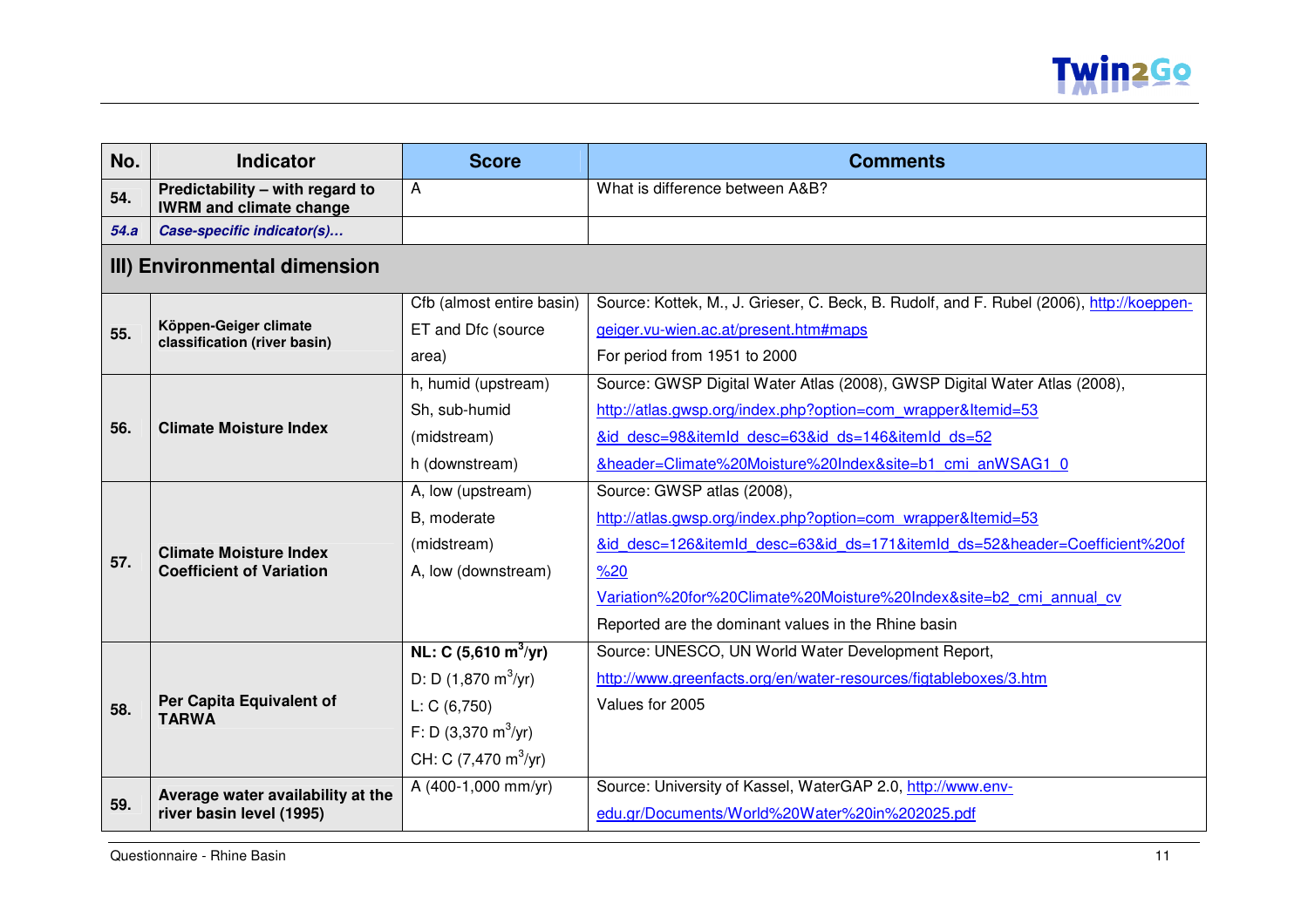

| No.  | <b>Indicator</b>                                                       | <b>Score</b>                            | <b>Comments</b>                                                                      |
|------|------------------------------------------------------------------------|-----------------------------------------|--------------------------------------------------------------------------------------|
|      | Annual renewable water supply                                          | C $(1,000-1,700 \text{ m}^3/\text{yr})$ | Source: World Resources Institute, EarthTrends 2001,                                 |
| 60.  | per person by river basin (1995)                                       |                                         | http://earthtrends.wri.org/pdf library/maps/2-4 m WaterSupply1995.pdf                |
|      | Projected annual renewable                                             | C $(1,000-1,700 \text{ m}^3/\text{yr})$ | Source: World Resources Institute, EarthTrends 2001,                                 |
| 61.  | water supply per person by<br>river basin (2025)                       |                                         | http://earthtrends.wri.org/pdf library/maps/2-4 m WaterSupply2025.pdf                |
|      |                                                                        | B (low) with patches of                 | Source: UNESCO, World Water Development Report II,                                   |
| 62.  | <b>Relative Water Stress Index</b>                                     | E (very high) in                        | http://wwdrii.sr.unh.edu/download.html                                               |
|      |                                                                        | downstream area                         | The illustration (I4) has bad quality. Please check if the judgement is appropriate. |
|      |                                                                        | NL: C (medium)                          | Source: Oxford Centre for Water Research (OCWR), 2008-2010,                          |
|      |                                                                        | D: B (medium low)                       | http://ocwr.ouce.ox.ac.uk/research/wmpg/cvi/cvi leaflet.pdf                          |
| 63.  | <b>Climate Vulnerability Index</b>                                     | L: n/a                                  |                                                                                      |
|      |                                                                        | $F: B$ (medium low)                     |                                                                                      |
|      |                                                                        | CH: A (low)                             |                                                                                      |
|      | Degree to which water quality                                          | B                                       | Drinking and swimming water.                                                         |
| 64.  | status restricts usability of<br>users' types                          |                                         |                                                                                      |
| 65.  | <b>Extent of flow and channel</b><br>modification                      | $\overline{\text{C}}$                   |                                                                                      |
|      | Impact of land-use changes on                                          | $\mathsf{C}$                            | Not sure about negative impact on ecosystem services. Negative impact on regulating  |
| 66.  | hydrological processes                                                 |                                         | service of floodplains                                                               |
|      | Uncertainty associated to                                              | $C(0.2-0.4)$                            | Source: Illustration from MAGICC-SCENGEN tool at the end of the guidance document.   |
| 67.  | climate change predictions<br>regarding precipitation for the<br>basin |                                         | Better to look at KNMI scenarios.                                                    |
|      |                                                                        |                                         | Note: some of the hypotheses associated with indices are strange. Especially the low |
| 67.a | Case-specific indicator(s)                                             |                                         | performance hypotheses. little interest for salt intrusion / salinization            |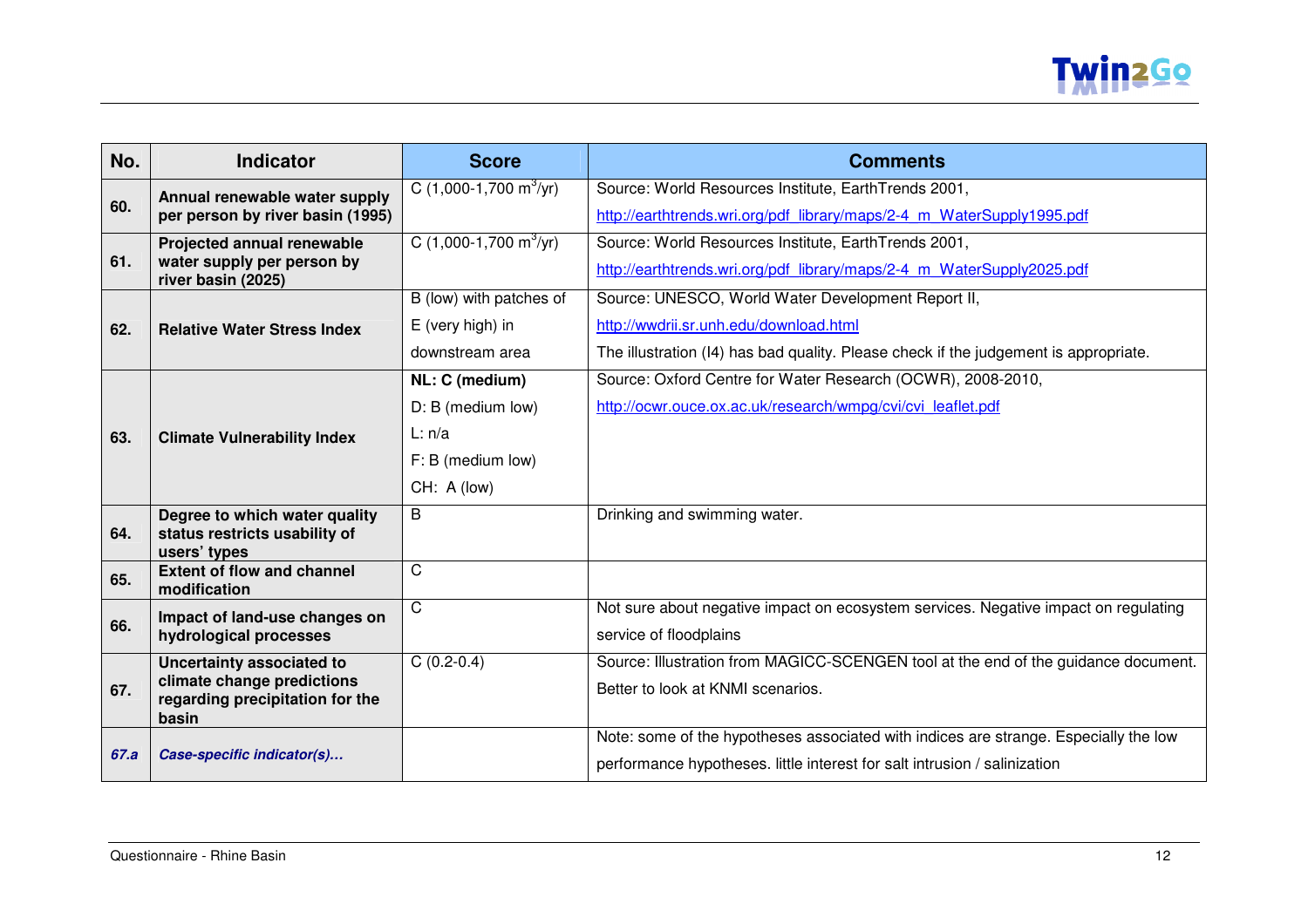

# **C) Performance**

| No.                              | <b>Indicator</b>                                           | <b>Score</b> | <b>Comments</b>                                                                          |
|----------------------------------|------------------------------------------------------------|--------------|------------------------------------------------------------------------------------------|
| I) Progress towards stated Goals |                                                            |              |                                                                                          |
|                                  |                                                            | NL: A        | Source: WHO & UNICEF (2008), Progress on Drinking Water and Sanitation: Special Focus on |
|                                  | Progress towards sustainable                               | D: A         | Sanitation, http://www.wssinfo.org/en/40 MDG2008.html                                    |
| 68.                              | access to safe drinking water                              | L: A         | Values for 2006                                                                          |
|                                  | (MDG drinking water target)                                | F: A         |                                                                                          |
|                                  |                                                            | CH: A        |                                                                                          |
|                                  |                                                            | NL: A (100%) | Source: UN statistics of MDG progress, http://mdgs.un.org/unsd/mdg/Data.aspx             |
|                                  | Proportion of population with                              | D: A(100%)   | Values for 2006                                                                          |
| 69.                              | access to improved drinking<br>water                       | L: A(100%)   |                                                                                          |
|                                  |                                                            | F: A(100%)   |                                                                                          |
|                                  |                                                            | CH: A (100%) |                                                                                          |
|                                  |                                                            | NL: A (100%) | Source: UN statistics of MDG progress, http://mdgs.un.org/unsd/mdg/Data.aspx             |
|                                  |                                                            | D: A(100%)   | Values for 2006                                                                          |
| 70.                              | Proportion of rural population<br>with access to improved  | L: A(100%)   |                                                                                          |
|                                  | drinking water                                             | F: A(100%)   |                                                                                          |
|                                  |                                                            | CH: A (100%) |                                                                                          |
|                                  |                                                            | NL: A        | Source: WHO & UNICEF (2008), Progress on Drinking Water and Sanitation: Special Focus on |
|                                  |                                                            | D: A         | Sanitation, http://www.wssinfo.org/en/40 MDG2008.html                                    |
| 71.                              | Progress towards sustainable<br>access to basic sanitation | L: A         | Values for 2006                                                                          |
|                                  | (MDG sanitation target)                                    | F: n/a       |                                                                                          |
|                                  |                                                            | CH: A        |                                                                                          |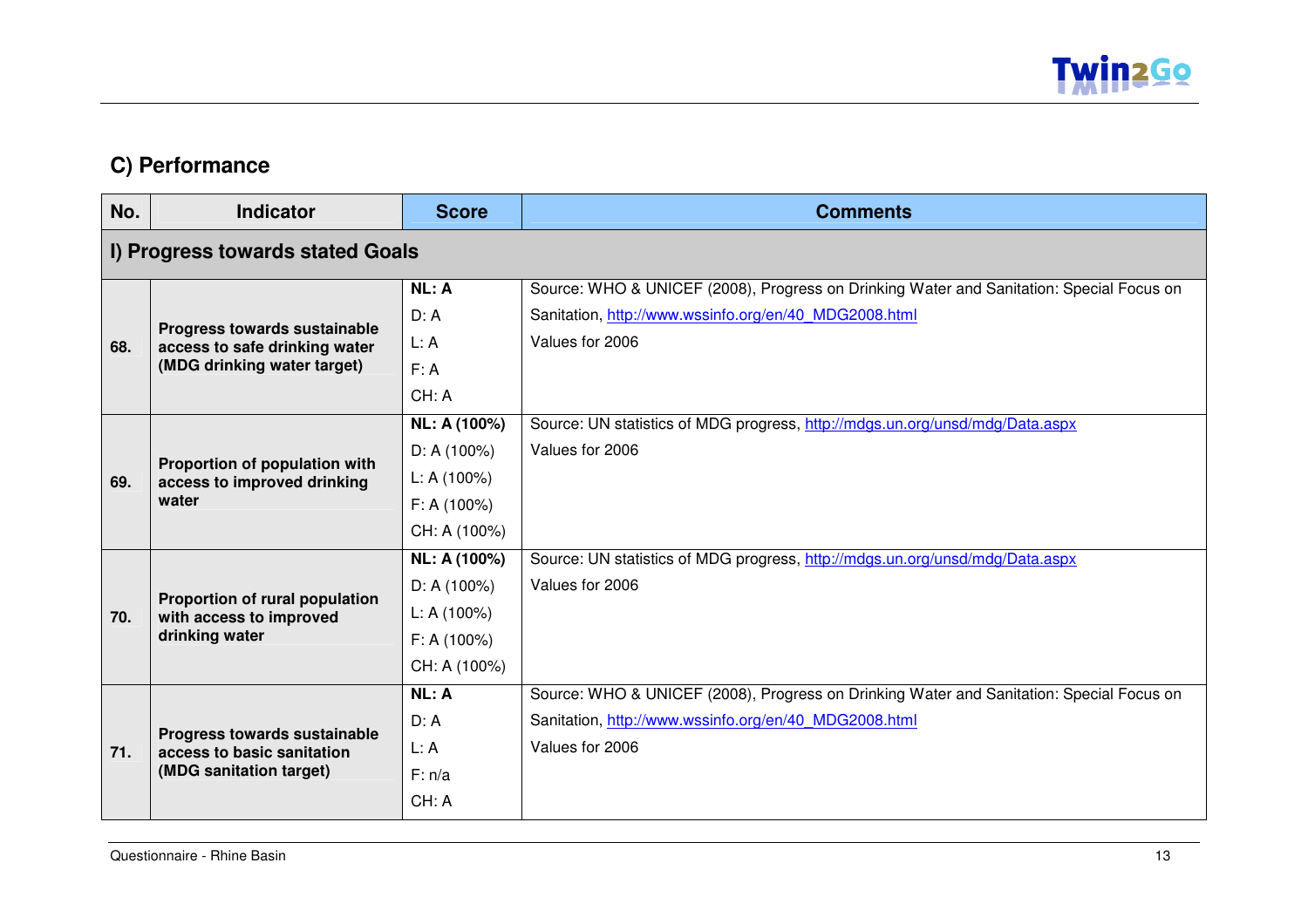

| No.  | <b>Indicator</b>                                                         | <b>Score</b> | <b>Comments</b>                                                                                |  |  |  |
|------|--------------------------------------------------------------------------|--------------|------------------------------------------------------------------------------------------------|--|--|--|
|      |                                                                          | NL: A (100%) | Source: UN statistics of MDG progress, http://mdgs.un.org/unsd/mdg/Data.aspx                   |  |  |  |
| 72.  | Proportion of population with                                            | D: A(100%)   | Values for 2006                                                                                |  |  |  |
|      | access to improved sanitation<br>facilities                              | L: A(100%)   |                                                                                                |  |  |  |
|      |                                                                          | F: n/a       |                                                                                                |  |  |  |
|      |                                                                          | CH: A (100%) |                                                                                                |  |  |  |
|      |                                                                          | NL: A (100%) | Source: UN statistics of MDG progress, http://mdgs.un.org/unsd/mdg/Data.aspx                   |  |  |  |
|      |                                                                          | D: A(100%)   | Values for 2006                                                                                |  |  |  |
| 73.  | Proportion of rural population<br>with access to improved                | L: A(100%)   |                                                                                                |  |  |  |
|      | sanitation facilities                                                    | F: n/a       |                                                                                                |  |  |  |
|      |                                                                          | CH: A (100%) |                                                                                                |  |  |  |
| 73.a | Case-specific indicator(s)                                               |              |                                                                                                |  |  |  |
|      | II) Good governance principles as indicators for the process dimension   |              |                                                                                                |  |  |  |
| 74.  | <b>Participatory regarding</b><br>decision making in the water<br>sector | В            | Experiments with co-decision making. Decision mandate with elected government                  |  |  |  |
| 75.  | <b>Transparency regarding water</b><br>allocation                        | A            |                                                                                                |  |  |  |
| 76.  | <b>Effectiveness and efficiency</b><br>regarding decision making in      | A            | Opinions differ on efficiency of national government. Plans for budget cuts. No clear waste of |  |  |  |
|      | the water sector                                                         |              | resources                                                                                      |  |  |  |
| 77.  | <b>Equitable and inclusive</b>                                           | A            | In general true in the Netherlands                                                             |  |  |  |
| 78.  | Predictability - with regard to<br><b>IWRM and climate change</b>        | A            |                                                                                                |  |  |  |
| 78.a | Case-specific indicator(s)                                               |              |                                                                                                |  |  |  |
|      | III) Stakeholder participation                                           |              |                                                                                                |  |  |  |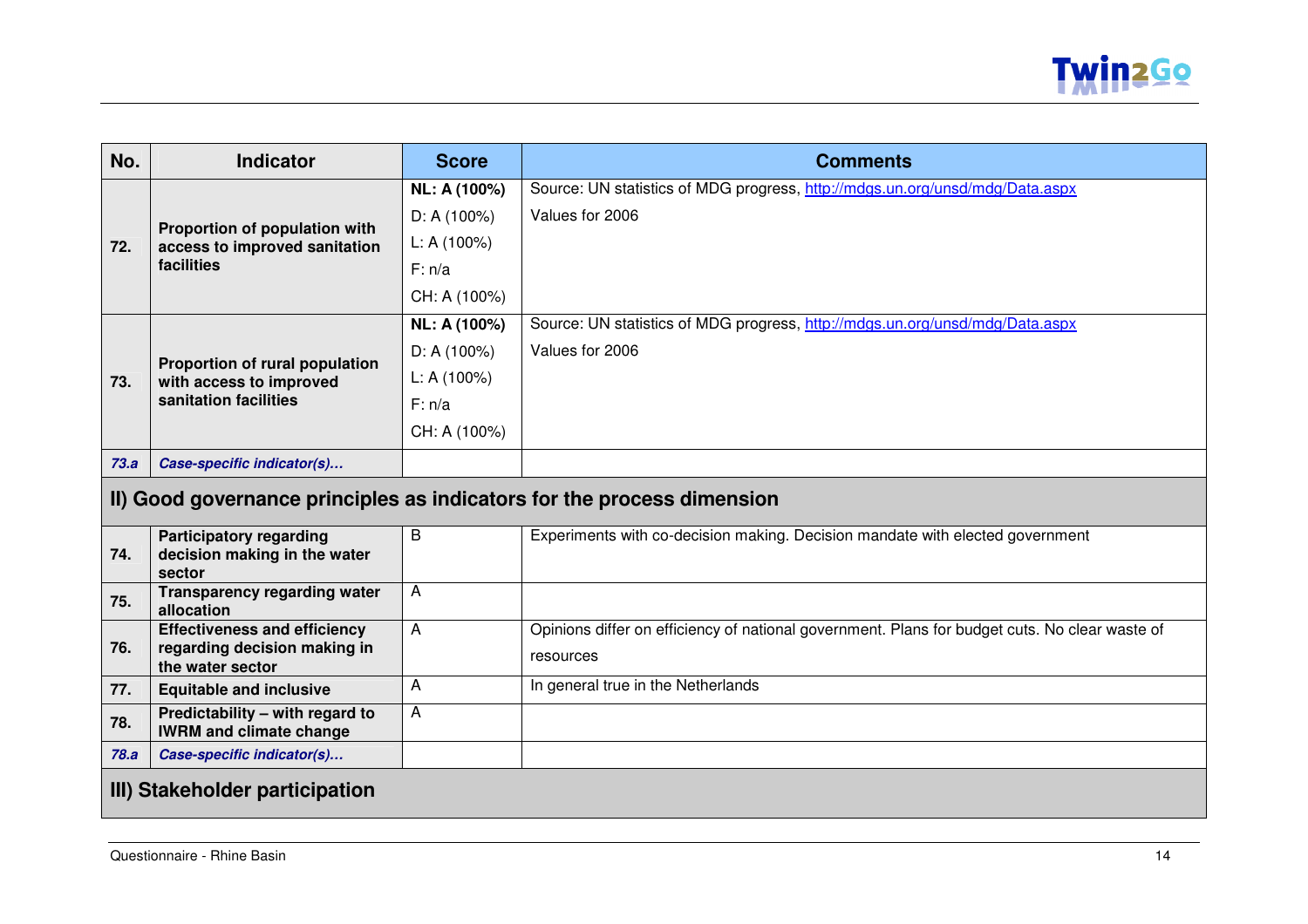

| No.                            | <b>Indicator</b>                                                                                                                     | <b>Score</b> | <b>Comments</b>                                                                                                                                                                                                                                                                          |  |  |
|--------------------------------|--------------------------------------------------------------------------------------------------------------------------------------|--------------|------------------------------------------------------------------------------------------------------------------------------------------------------------------------------------------------------------------------------------------------------------------------------------------|--|--|
| 79.                            | Deliberative engagement<br>opportunities                                                                                             | B            | Lower level to which influences decision (some window dressing). Information about deliberative<br>arenas & active invitation limited. For delta program more active involvement is sought for.<br>Challenge to find appropriate representation of citizens & to get citizens interested |  |  |
| 80.                            | Inclusiveness of stakeholder<br>participation                                                                                        | A            | At national level: OWN bodies                                                                                                                                                                                                                                                            |  |  |
| 80.a                           | Case-specific indicator(s)                                                                                                           |              |                                                                                                                                                                                                                                                                                          |  |  |
| IV) Response to climate change |                                                                                                                                      |              |                                                                                                                                                                                                                                                                                          |  |  |
| 81.                            | <b>Strategy for adaptation to</b><br>climate change in the water<br>sector                                                           | A            |                                                                                                                                                                                                                                                                                          |  |  |
| 82.                            | <b>Availability of specific</b><br>knowledge enabling adaptation                                                                     | A            | Activites A-D are taken<br>Post-processing comment: The score was changed from "A-D" to "A", because if all four kinds of<br>knowledge are available, the highest level should be chosen as score.                                                                                       |  |  |
| 83.                            | Awareness of water managers<br>regarding adaptation to climate<br>change                                                             | A            | Shared vision among water managers about urgency. The options are contested.                                                                                                                                                                                                             |  |  |
| 84.                            | <b>Coordinated implementation</b><br>process regarding adaptation<br>to climate change: Program /<br>Plan of activities and measures | A            | Implementation and new design                                                                                                                                                                                                                                                            |  |  |
| 85.                            | <b>Operational activities</b><br>(measures)                                                                                          | A            |                                                                                                                                                                                                                                                                                          |  |  |
| 86.                            | Ways to deal with climate<br>variability (floods and<br>droughts)                                                                    | A            | Drie lagen benadering (infrastructure, spatial planning & calamities)                                                                                                                                                                                                                    |  |  |
| 86.a                           | Case-specific indicator(s)                                                                                                           |              |                                                                                                                                                                                                                                                                                          |  |  |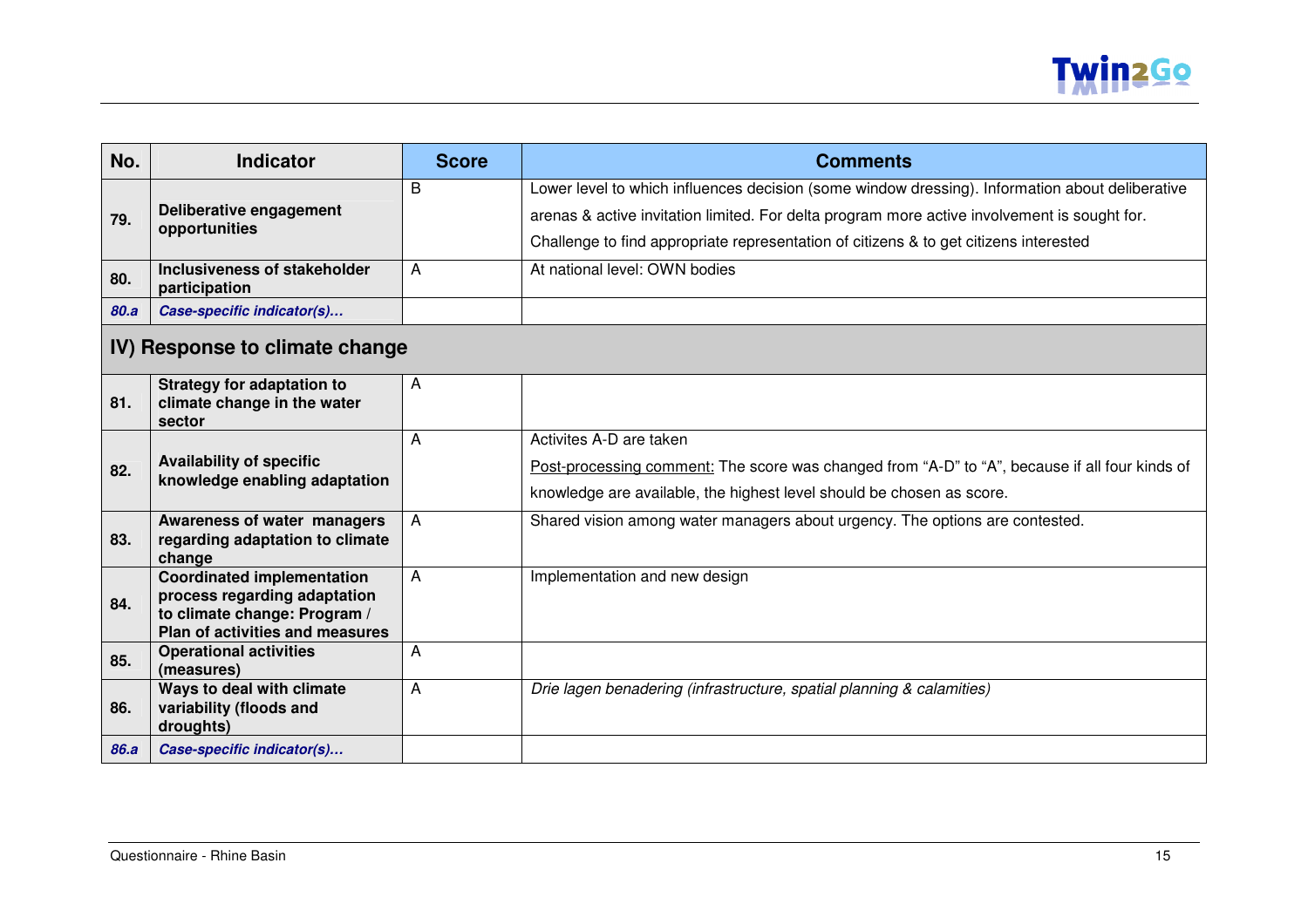

## **Additional case-specific indicators**

Please briefly define all case-specific indicators, which you have added, in the following table.

| No. | Indicator                                  | <b>Definition</b>                                                                | <b>Hypothesis/ statement</b><br>on relationship | <b>Scoring</b><br>scheme | How to assign scores (i.e.<br>which indicators/ on which<br>basis are scores allocated) | <b>Comment on data</b><br>source |
|-----|--------------------------------------------|----------------------------------------------------------------------------------|-------------------------------------------------|--------------------------|-----------------------------------------------------------------------------------------|----------------------------------|
|     | <b>Case-specific</b><br>indicator 1        | Number of ministries involved,<br>maybe through a ministerial<br>steering group? |                                                 | - A                      | (A)                                                                                     |                                  |
|     | <b>Case-specific</b><br>indicator 2        | Salt intrusion related indicators                                                |                                                 | - A                      | (A)                                                                                     |                                  |
|     | <b>Case-specific</b><br>indicator 3        | Privatisation                                                                    |                                                 | - A                      | (A)                                                                                     |                                  |
|     | <b>Case-specific</b><br><b>Indicator 4</b> |                                                                                  |                                                 | - A                      | (A)                                                                                     |                                  |
|     | <b>Case-specific</b><br><b>Indicator 5</b> |                                                                                  |                                                 | - A                      | (A)                                                                                     |                                  |

### **General notes / comments / experience:**

- Goals set for water management (development, norms / risks, integration & weighing sectoral interests)
- Recognition of long term / future interest
- Explicitly planning for ecosystem services, especially regulating services (of landscapes etc)
- (pays attention to / restores) mutual dependency
- missing: monitoring body required
- hypotheses strange in relation to indicators (especially environmental dimension)
- be aware of self fulfilling prophecy in performance indicators
- covering the issue of privatisation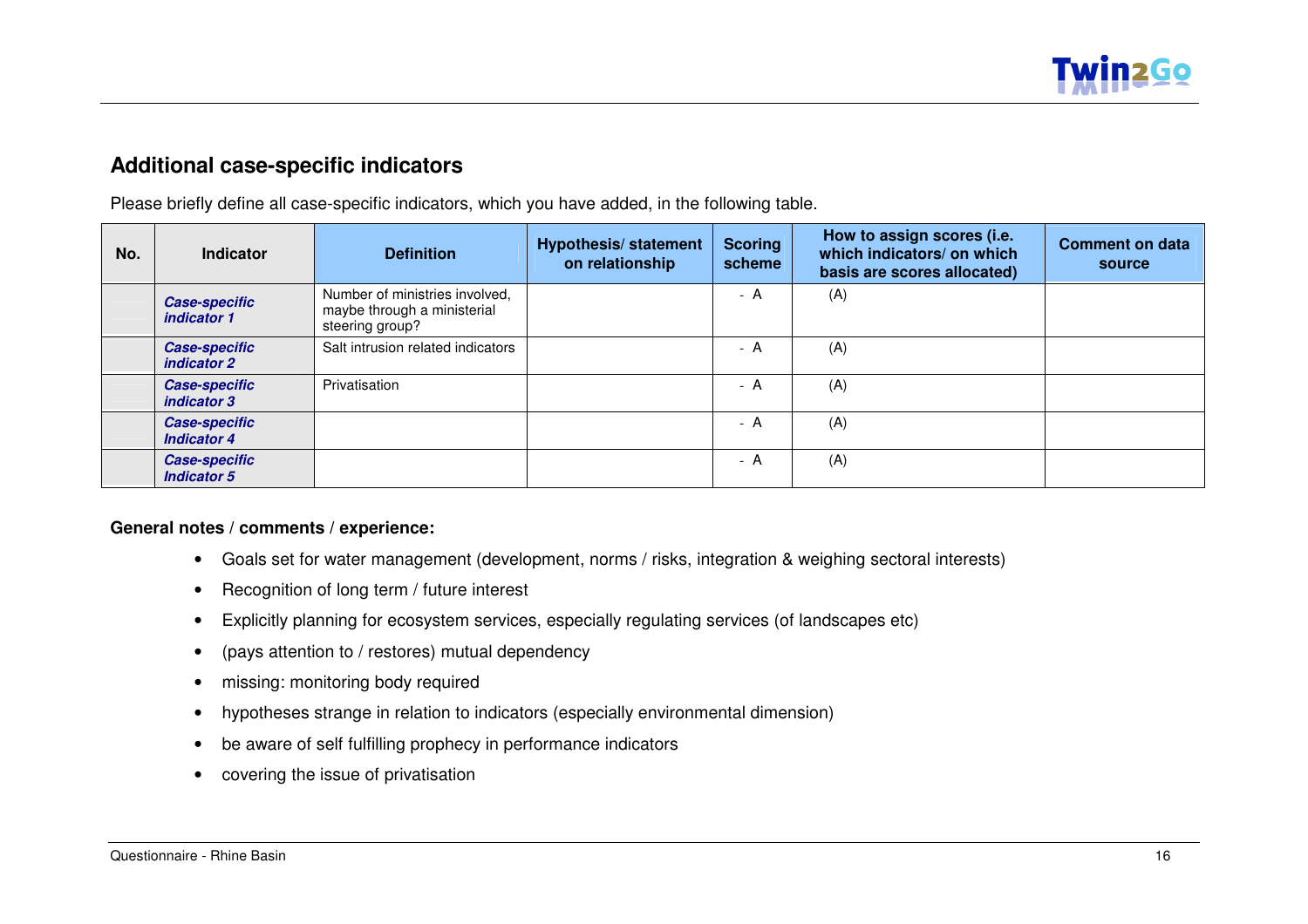

- attention for / cooperation with non-state actors (now questionnaire is mostly about government actors) (from planning to public private partnerships & monitoring)
- dynamic norm setting versus rigid norms
- open for experiments & pilots
- encouraging exchange and learning
- some simple 'quantitative indicators' (e.g. number of CoPs established, number of people at public hearings & consultations)
- attention for: (number of) people with directly water quality and quantity dependent jobs / livelihood (consider: how affected is society to variation of water quality)
- dependency between indicators or trade-offs
- conflict resolution mechanisms / mediation in place
- •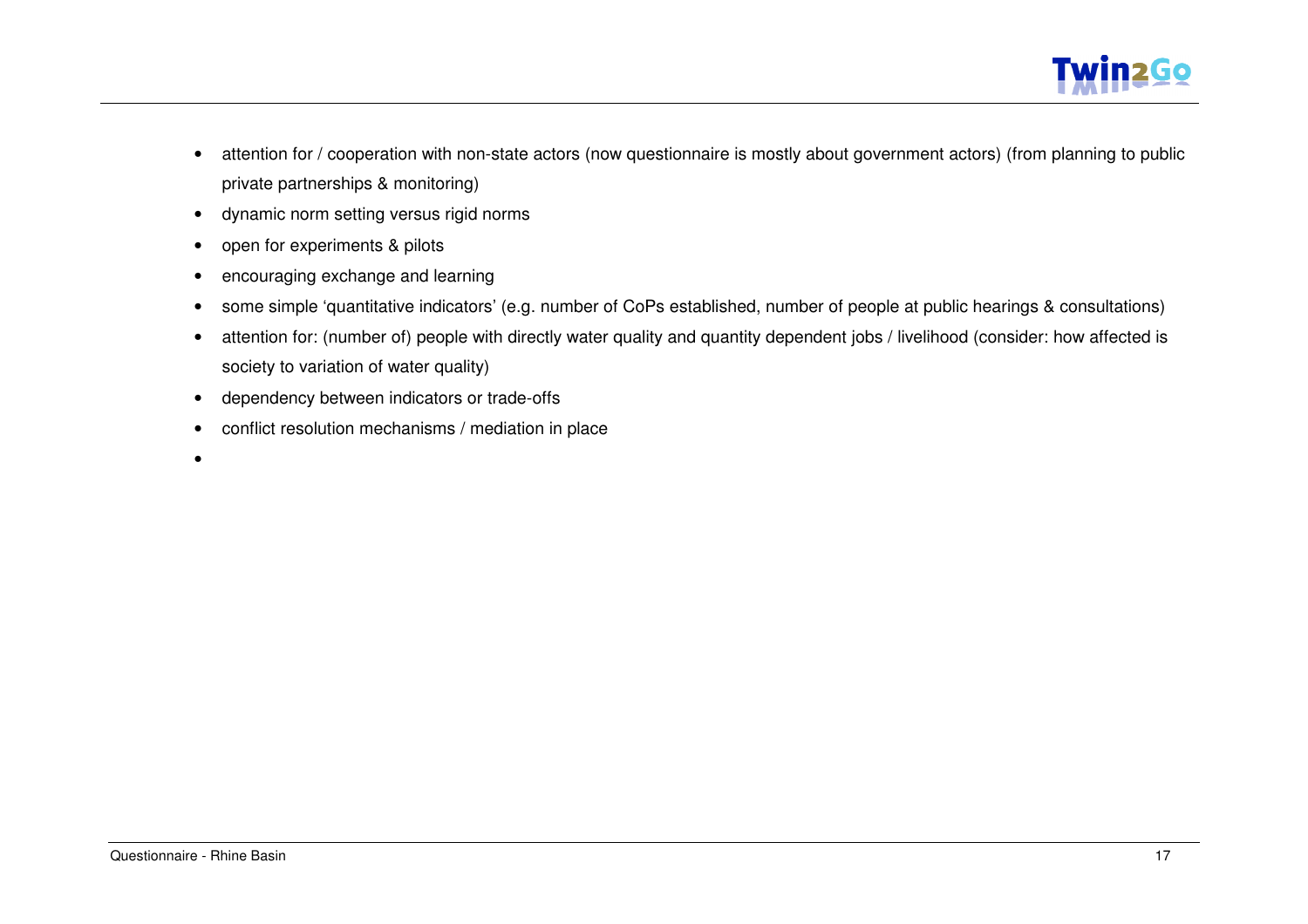

## **Addendum - Context**

| No.        | <b>Indicator</b>         | <b>Score</b>  | <b>Comments</b>                                                                                                                                                                                                                                                                                                                                                                                                                                                  |  |  |  |
|------------|--------------------------|---------------|------------------------------------------------------------------------------------------------------------------------------------------------------------------------------------------------------------------------------------------------------------------------------------------------------------------------------------------------------------------------------------------------------------------------------------------------------------------|--|--|--|
|            | I) Basin Characteristics |               |                                                                                                                                                                                                                                                                                                                                                                                                                                                                  |  |  |  |
| <b>67a</b> | <b>Sub-Basin Size</b>    | 28,273 $km^2$ | Source: Van Leussen, W., van Slobbe, E., and G. Meiners (2007): Transboundary Governance and<br>the Problem of Scale for the Implementation of the European Water Framework Directive at the<br>Dutch-German Border. [online] URL:<br>http://www.newater.uos.de/caiwa/data/papers%20session/D4/VanLeussen-<br>paper%20CAIWA%202007.pdf (= CAIWA conference paper of session D4)                                                                                  |  |  |  |
| 67b        | Transboundary            | Yes           | The Rhine basin, which covers an area of about 185,000 $km^2$ , is shared by 9 countries: The<br>Netherlands, Germany, Belgium, Luxembourg, France, Switzerland Austria, Liechtenstein and Italy.<br>Source: Buiteveld, H. (2006): Research Action Plan Rhine. [online] URL:<br>http://www.newater.uos.de/deliverables/D321%20-%20D322%20-%20D323%20-<br>$\frac{\%20 \text{Rap}}{\%20 \text{Rap}}$ rhine 2005.pdf (= Deliverable 3.2.1-3 of the NeWater project) |  |  |  |

### **Addendum - Performance**

**Notes:**

 Information on several indicators were extracted from the current water management plan for the Deltarijn. The Deltarijn catchment covers the total Dutch part of the Rhine basin. About 10% of the Deltarijn area are located in Germany.

- Ministerie van Verkeer en Waterstaat, Ministerie van Volkshuisvesting, Ruimtelijke Ordening en Milieubeheer, Ministerie van Landbouw, Natuur en Voedselkwaliteit, Ministerium für Umwelt und Naturschutz, Landwirtschaft und Verbraucherschutz des Landes Nordrhein-Westfalen and Niedersächsisches Ministerium für Umwelt und Klimaschutz (2009): Internationaler Bewirtschaftungsplan. Bearbeitungsgebiet Deltarhein. 2009 - 2015. [online] URL: http://www.helpdeskwater.nl/publish/pages/24004/bwp\_deltarhein\_2009-2015\_nl\_nrw\_ni\_duitstalig.pdf

 Other information sources used were an ICPR report about biodiversity in the Rhine and the International Warning- and Alarm Plan Rhine' published by ICPR.

- International Commission for the Protection of the Rhine (ICPR) (2002): Das Makrozoobenthos des Rheins 2000. 68. Plenarsitzung – 2./3. Juli 2002 - Luxemburg. [online URL]: http://www.iksr.org/uploads/media/bericht\_nr\_128d.pdf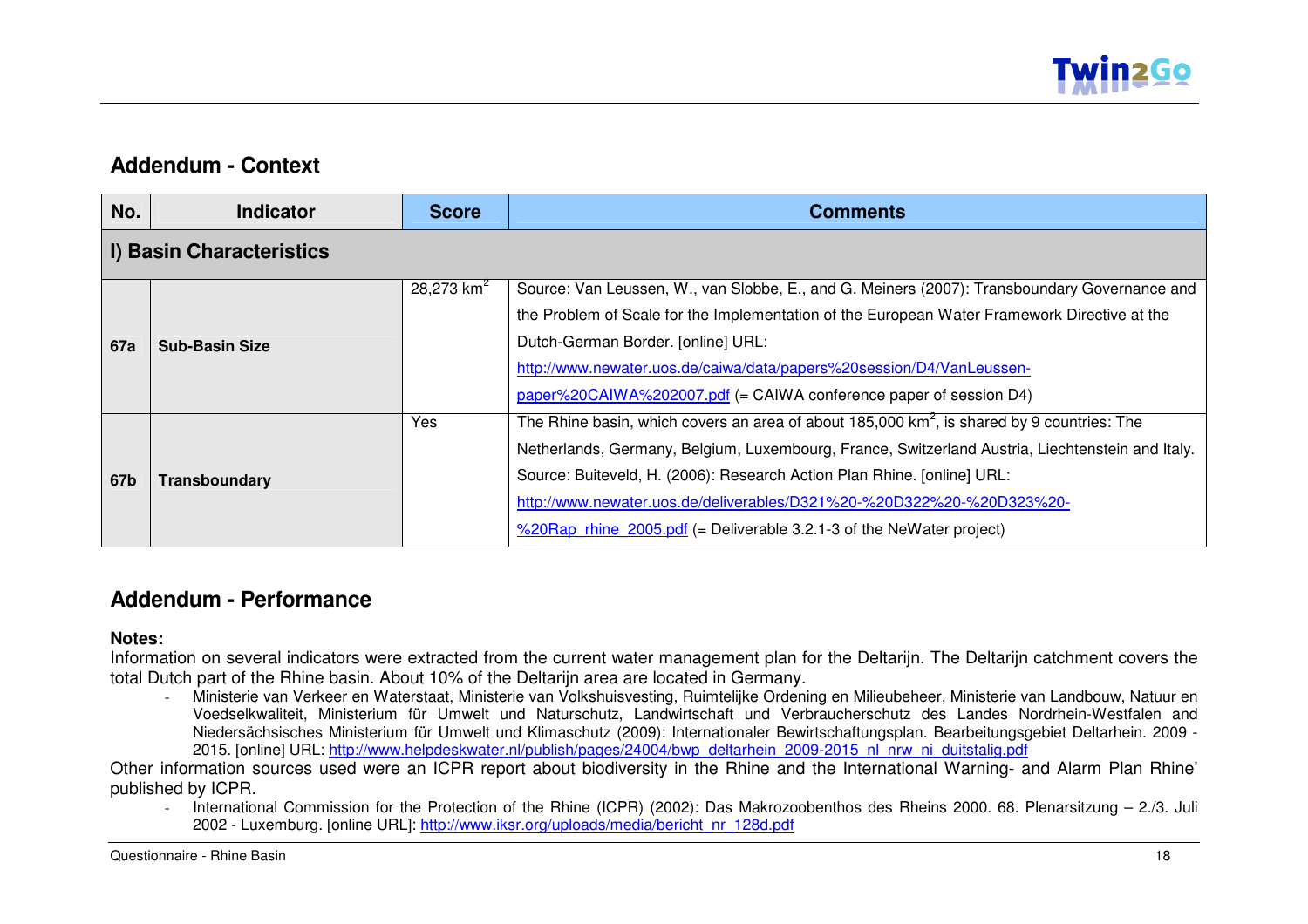| I) Environmental sustainability<br>a) State of the water resources and the environment | B |                                                                                                                                                                                                                                                                                                                                                                                                                                                                                                                                                                                                                                                                                                                                                                                                                                                                                                                                                                    |
|----------------------------------------------------------------------------------------|---|--------------------------------------------------------------------------------------------------------------------------------------------------------------------------------------------------------------------------------------------------------------------------------------------------------------------------------------------------------------------------------------------------------------------------------------------------------------------------------------------------------------------------------------------------------------------------------------------------------------------------------------------------------------------------------------------------------------------------------------------------------------------------------------------------------------------------------------------------------------------------------------------------------------------------------------------------------------------|
|                                                                                        |   |                                                                                                                                                                                                                                                                                                                                                                                                                                                                                                                                                                                                                                                                                                                                                                                                                                                                                                                                                                    |
|                                                                                        |   |                                                                                                                                                                                                                                                                                                                                                                                                                                                                                                                                                                                                                                                                                                                                                                                                                                                                                                                                                                    |
|                                                                                        |   | The score refers primarily to the total Rhine, but the judgement is likely to fit to the Dutch Deltarijn.                                                                                                                                                                                                                                                                                                                                                                                                                                                                                                                                                                                                                                                                                                                                                                                                                                                          |
| <b>Aquatic biodiversity</b>                                                            |   | "Viele charakteristische Flussarten, die im Rhein als ausgestorben oder stark dezimiert galten, gehören heute wieder zum<br>festen Bestandteil der Fauna großer Rheinabschnitte (z. B. Ephoron virgo, Heptagenia sulphurea, Psychomyia pusilla,<br>Aphelocheirus aestivalis, Unio tumidus etc.). [] Diese Befunde dürfen aber nicht darüber hinwegtäuschen, dass die<br>durchschnittlichen Artenzahlen pro Untersuchungsbereich im Rhein zwischen Basel und Emmerich seit 1995 rückläufig<br>sind, wenn auch im Jahre 2000 wieder eine Zunahme zu verzeichnen ist []. Einen Rückgang der Artenzahlen zwischen<br>1995 und 2000 ist auch am Deltarhein zu erkennen []. Die Ursachen der rückläufigen Artendichte sind noch unklar<br>und liegen möglicherweise in der Umstrukturierung der Lebensgemeinschaft durch Neozoen. Auch fehlen viele um die<br>Jahrhundertwende im Rhein belegte Insektenarten noch im Besiedlungsbild des Rheins []" (ICPR, 2002: 24f.). |
| <b>Invasive exotic species</b>                                                         | C | No Data found for the Dutch Deltarijn. The score refers primarily to the total Rhine, but is likely to fit<br>to the Dutch Deltarijn.<br>"Auch den Rhein haben in den 90er Jahren zahlreiche Tierarten aus regionalfaunistisch fremden Regionen oft in<br>erheblichen Biomassen besiedelt, die zu einer mehrfachen Umstrukturierung der Lebensgemeinschaft des Rheins geführt<br>haben (ICPR, 2002: 16)".                                                                                                                                                                                                                                                                                                                                                                                                                                                                                                                                                          |
|                                                                                        |   |                                                                                                                                                                                                                                                                                                                                                                                                                                                                                                                                                                                                                                                                                                                                                                                                                                                                                                                                                                    |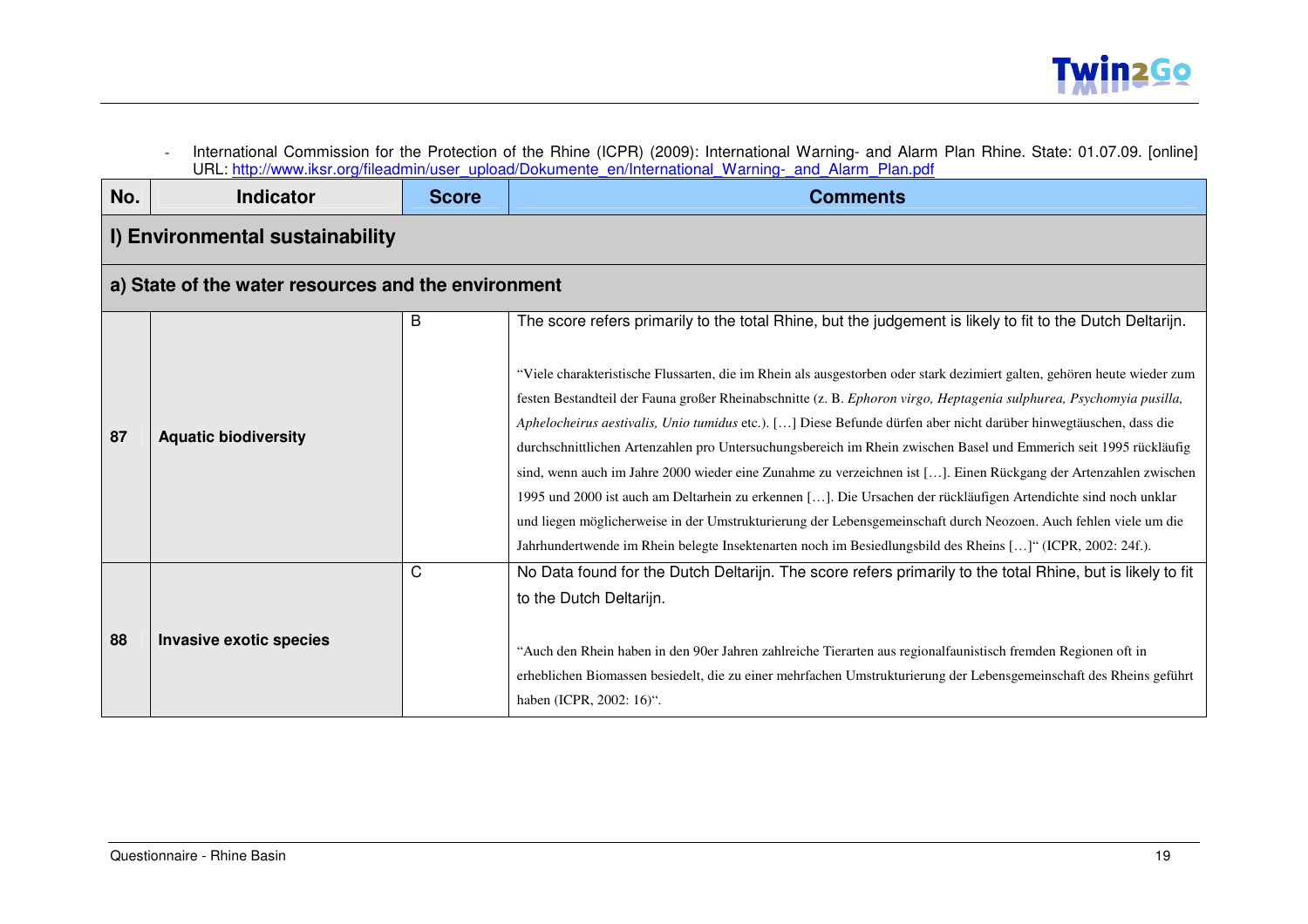

| No. | <b>Indicator</b>                                                                                     | <b>Score</b> | <b>Comments</b>                                                                                                                                                                                                                                                                                                                                                                                                                                                                                                                                                                                                                                                                                                                                                                                                                                                                                                                                                                                                                                                                                                                                                                                                                                                                                                                                  |  |
|-----|------------------------------------------------------------------------------------------------------|--------------|--------------------------------------------------------------------------------------------------------------------------------------------------------------------------------------------------------------------------------------------------------------------------------------------------------------------------------------------------------------------------------------------------------------------------------------------------------------------------------------------------------------------------------------------------------------------------------------------------------------------------------------------------------------------------------------------------------------------------------------------------------------------------------------------------------------------------------------------------------------------------------------------------------------------------------------------------------------------------------------------------------------------------------------------------------------------------------------------------------------------------------------------------------------------------------------------------------------------------------------------------------------------------------------------------------------------------------------------------|--|
| 89  | Surface and groundwater<br>quality                                                                   | $B -$        | Surface water:<br>When applying the 'one out – all out' principle (one single parameter classified as "bad" =><br>overall status classified as "bad") to the Dutch part of the Deltarijn area, 80% of all surface<br>water bodies have a good chemical status (Ministerie van Verkeer en Waterstaat et al.,<br>2009: 110).<br>Depending on the parameter, 20-30% of all surface waters in the Dutch Deltarijn area<br>achieve good biological state when compared to the "good ecological potential". Most<br>surface water bodies have a "medium" or "dissatisfying" state, only few a "bad" state (ibid.:<br>$113f.$ ).<br>The majority of the surface water bodies has in the Dutch Deltarijn area has a good state<br>with regard to most physical-chemical parameters (ibid.: 115)<br>When applying the 'one out - all out' principle to assess the overall ecological state<br>(combining the various biological and physical-chemical parameters), only 2% of the<br>surface water bodies in the Dutch Deltarijn area achieve "good" state, and about one third<br>"medium" state (ibid.:117). However, the 'one out - all out' principle appears to strict to<br>determine the overall score for this indicator<br>Groundwater:<br>Three out of eleven groundwater bodies in the Dutch Deltarijn area have a bad "status" (ibid.:123ff.) |  |
|     |                                                                                                      |              | according to a good/bad classification.                                                                                                                                                                                                                                                                                                                                                                                                                                                                                                                                                                                                                                                                                                                                                                                                                                                                                                                                                                                                                                                                                                                                                                                                                                                                                                          |  |
| 90  | <b>Groundwater use</b>                                                                               | А            | All groundwater bodies an the Deltarijn catchment have a good quantitative status (Ministerie van<br>Verkeer en Waterstaat et al., 2009: 89).                                                                                                                                                                                                                                                                                                                                                                                                                                                                                                                                                                                                                                                                                                                                                                                                                                                                                                                                                                                                                                                                                                                                                                                                    |  |
| 91  | B (22%)<br><b>Water Exploitation Index (WEI)</b><br>"Scarcity and Drought, 2. Interim report", 2010. |              | Score at basin level (national part). Data reported by Netherlands to the EU Commission for the                                                                                                                                                                                                                                                                                                                                                                                                                                                                                                                                                                                                                                                                                                                                                                                                                                                                                                                                                                                                                                                                                                                                                                                                                                                  |  |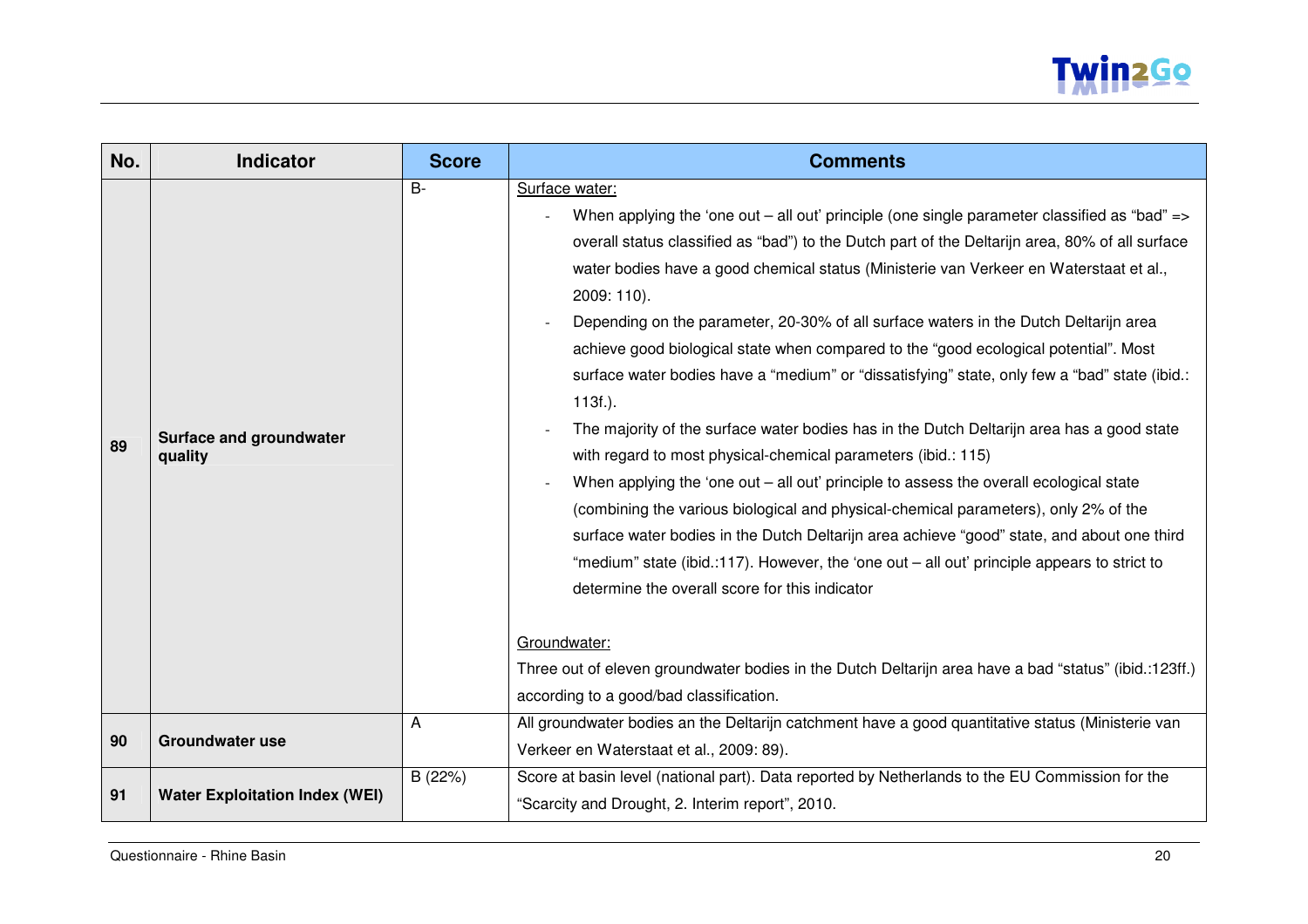

| No. | <b>Indicator</b>                         | <b>Score</b> | <b>Comments</b>                                                                                                                                                                                                                                                                                                                                                                                                                                                                                                                                                                                                                                                                                                                                                                                |  |  |  |
|-----|------------------------------------------|--------------|------------------------------------------------------------------------------------------------------------------------------------------------------------------------------------------------------------------------------------------------------------------------------------------------------------------------------------------------------------------------------------------------------------------------------------------------------------------------------------------------------------------------------------------------------------------------------------------------------------------------------------------------------------------------------------------------------------------------------------------------------------------------------------------------|--|--|--|
|     | b) Management practices                  |              |                                                                                                                                                                                                                                                                                                                                                                                                                                                                                                                                                                                                                                                                                                                                                                                                |  |  |  |
| 92  | Water allocated for aquatic<br>ecosystem | $C+$         | The regulation of water levels has negative ecological impacts.                                                                                                                                                                                                                                                                                                                                                                                                                                                                                                                                                                                                                                                                                                                                |  |  |  |
|     |                                          |              | "Bei mehr als 90 % der Gräben, Kanäle, Bäche und Seen im niederländischen Teil des Bearbeitungsgebietes Deltarhein<br>werden der Abfluss und der Wasserstand reguliert. Für die großen Flüsse und die Übergangs- und Küstengewässer gilt<br>dies für etwa 15 % der Gewässer. Eine aktive Wasserstandsregulierung mit hohen Sommer- und niedrigen<br>Winterwasserständen hat in allen Gewässertypen eine bedeutende negative ökologische Auswirkung. Dies spielt bei 75<br>% aller Gewässer eine Rolle. In Kanälen und Seen ist außerdem die Entwässerung eine der Ursachen der hydrologischen<br>Belastung, während in Kanälen und Bächen ein beschleunigter Abfluss aus dem Einzugsgebiet ein bedeutender negativer<br>Faktor ist. (Ministerie van Verkeer en Waterstaat et al., 2009: 149f.) |  |  |  |
| 93  | <b>Water pollution incidents</b>         | A            | The 'International Warning- and Alarm Plan Rhine' is the basis for quick and adequate response to<br>pollution incidents in the Rhine basin.                                                                                                                                                                                                                                                                                                                                                                                                                                                                                                                                                                                                                                                   |  |  |  |
|     |                                          |              | "The objective of the Warning and Alarm System is, to pass on reports on sudden pollutions with substances noxious to<br>water in the Rhine watershed, if the amount and concentration may detrimentally impact the Rhine water quality and to<br>warn the authorities in charge of fighting accidents so that<br>- Threats may be fought,<br>- Causes may be identified<br>- Polluters may be identified<br>- Measures to clean up pollution may be taken<br>- Measures to avoid and reduce damage may be taken,<br>- Consequential damage may be avoided. (ICPR 2009: 2)"                                                                                                                                                                                                                    |  |  |  |